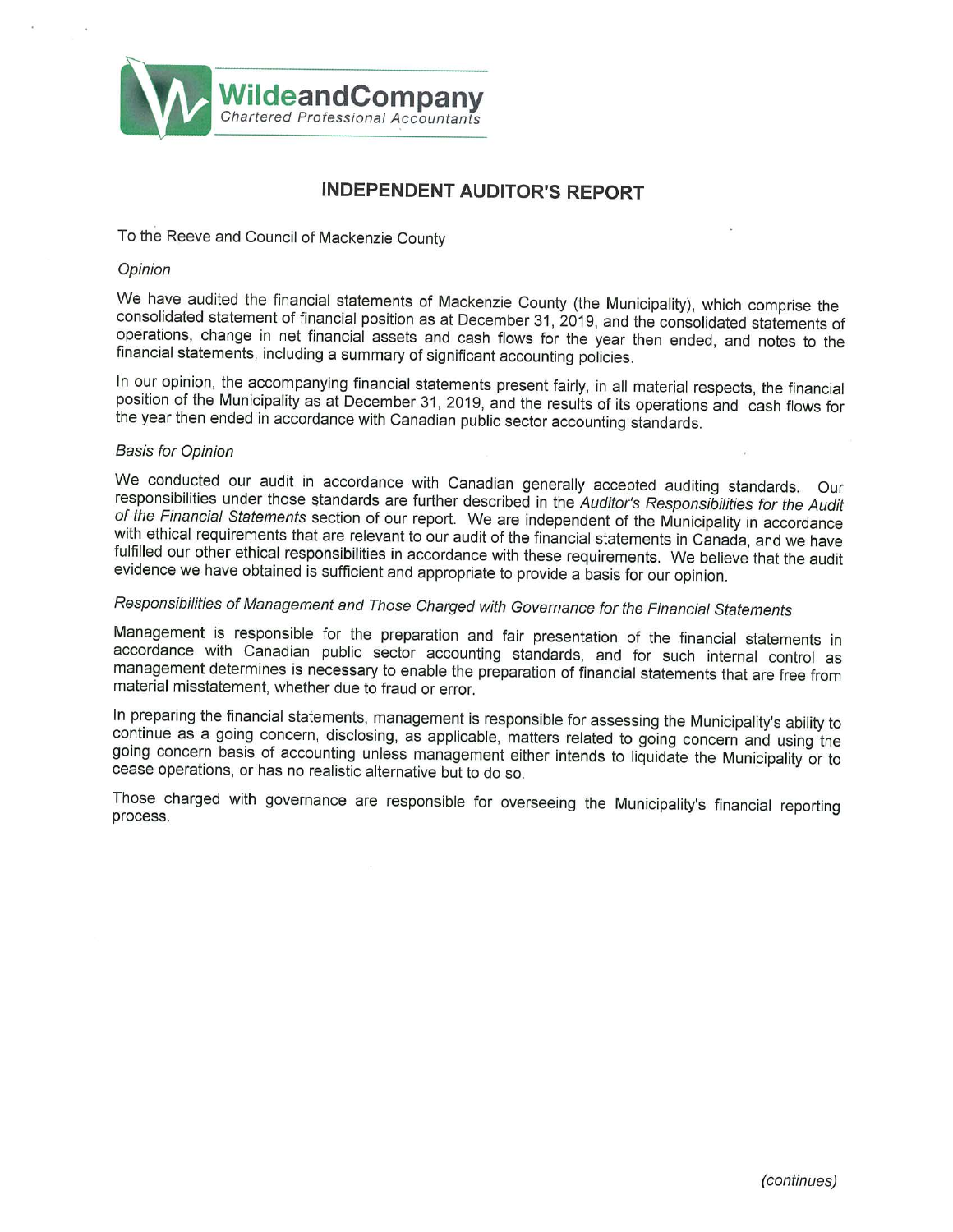Independent Auditor's Report to the Reeve and Council of Mackenzie County (continued)

#### Auditor's Responsibilities for the Audit of the Financial Statements

Our objectives are to obtain reasonable assurance about whether the financial statements as a whole are free from material misstatement, whether due to fraud or error, and to issue an auditor's report that includes our opinion. Reasonable assurance is a high level of assurance, but is not a guarantee that an audit conducted in accordance with Canadian generally accepted auditing standards will always detect a material misstatement when it exists. Misstatements can arise from fraud or error and are considered material if, individually or in the aggregate, they could reasonably be expected to influence the economic decisions of users taken on the basis of these financial statements.

As part of an audit in accordance with Canadian generally accepted auditing standards, we exercise professional judgment and maintain professional skepticism throughout the audit. We also:

- Identify and assess the risks of material misstatement of the financial statements, whether due to fraud or error, design and perform audit procedures responsive to those risks, and obtain audit evidence that is sufficient and appropriate to provide a basis for our opinion. The risk of not detecting a material misstatement resulting from fraud is higher than for one resulting from error, as fraud may involve collusion, forgery, intentional omissions, misrepresentations, or the override of internal control.
- Obtain an understanding of internal control relevant to the audit in order to design audit procedures that are appropriate in the circumstances, but not for the purpose of expressing an opinion on the effectiveness of the Municipality's internal control.
- Evaluate the appropriateness of accounting policies used and the reasonableness of accounting estimates and related disclosures made by management.
- Conclude on the appropriateness of management's use of the going concern basis of accounting and, based on the audit evidence obtained, whether a material uncertainty exists related to events or conditions that may cast significant doubt on the Municipality's ability to continue as a going concern. If we conclude that a material uncertainty exists, we are required to draw attention in our auditor's report to the related disclosures in the financial statements or, if such disclosures are inadequate, to modify our opinion. Our conclusions are based on the audit evidence obtained up to the date of our auditor's report. However, future events or conditions may cause the Municipality to cease to continue as a going concern.
- Evaluate the overall presentation, structure and content of the financial statements, including the disclosures, and whether the financial statements represent the underlying transactions and events in a manner that achieves fair presentation.

We communicate with those charged with governance regarding, among other matters, the planned scope and timing of the audit and significant audit findings, including any significant deficiencies in internal control that we identify during our audit.

Wille & Company

Vegreville, AB

September 22, 2020 Chartered Professional Accountants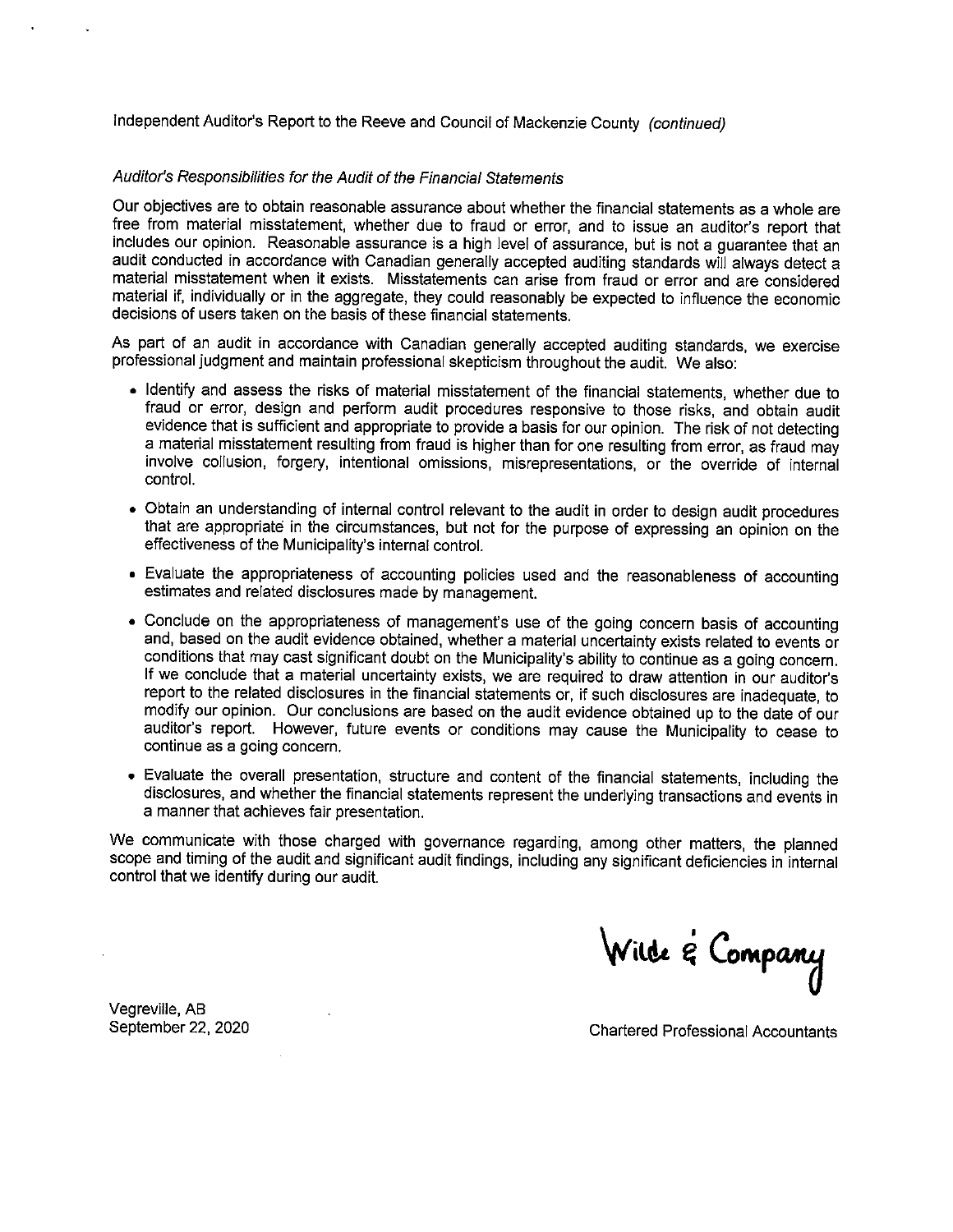## MACKENZIE COUNTY Consolidated Statement of Financial Position As at December 31, 2019

 $\mathcal{O}(\mathcal{A})$  and  $\mathcal{O}(\mathcal{A})$ 

|                                                        | 2019<br>\$  | 2018<br>\$  |
|--------------------------------------------------------|-------------|-------------|
|                                                        |             |             |
| <b>Financial Assets</b>                                |             |             |
| Cash and temporary investments (Note 4)<br>Receivables | 11,016,177  | 9,867,930   |
| Taxes receivable (Note 5)                              | 683,243     | 2,221,950   |
| Due from governments                                   | 7,837,843   | 1,496,671   |
| Trade and other receivables                            | 2,544,243   | 1,480,076   |
| Land held for resale                                   | 46,846      | 46,846      |
| Investments (Note 6)                                   | 10,524,284  | 17,946,902  |
|                                                        | 32,652,636  | 33,060,375  |
|                                                        |             |             |
| Liabilities                                            |             |             |
| Accounts payable and accrued liabilities (Note 7)      | 4,344,802   | 5,495,627   |
| Deposit liabilities                                    | 616,092     | 584,330     |
| Deferred revenue (Note 8)                              | 2,510,870   | 986,291     |
| Long term debt (Note 9)                                | 14,520,156  | 12,621,962  |
|                                                        | 21,991,920  | 19,688,210  |
| <b>Net financial assets</b>                            | 10,660,716  | 13,372,165  |
|                                                        |             |             |
| <b>Non-financial assets</b>                            |             |             |
| Tangible capital assets (Schedule 2)                   | 193,422,453 | 193,683,763 |
| Inventory for consumption (Note 11)                    | 2,893,614   | 3,246,260   |
| Prepaid expenses                                       | 597,332     | 375,988     |
|                                                        | 196,913,399 | 197,306,011 |
| Accumulated surplus (Schedule 1, Note 14)              | 207,574,115 | 210,678,176 |

 $\ddot{\phantom{0}}$ 

 $\hat{\mathcal{A}}$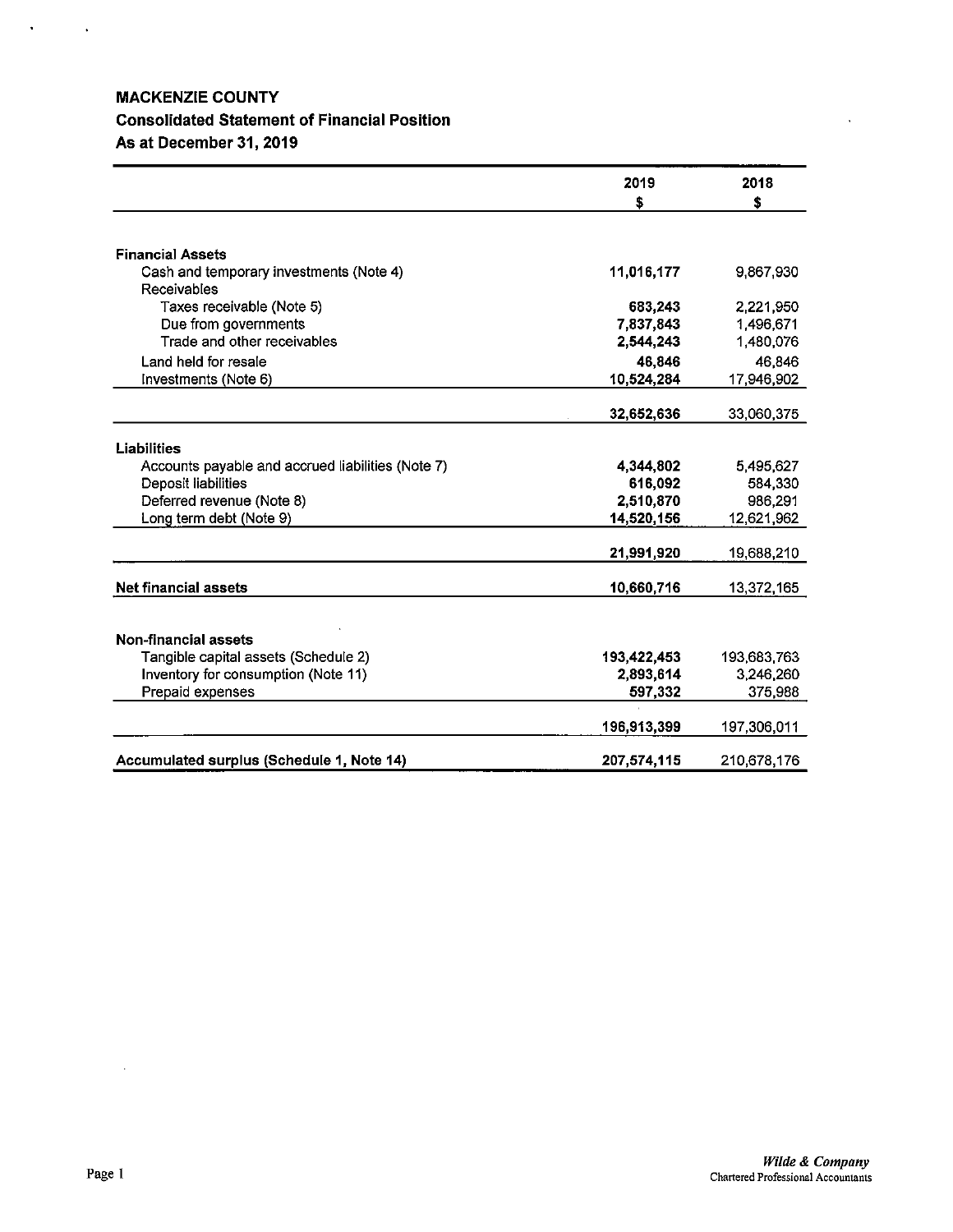## MACKENZIE COUNTY Consolidated Statement of Operations As at December 31, 2019

 $\sim 0.00000$   $\sim 10^{-1}$ 

|                                                                                  | <b>Budget</b><br>(Unaudited) | 2019<br>\$    | 2018<br>\$    |
|----------------------------------------------------------------------------------|------------------------------|---------------|---------------|
| Revenue                                                                          |                              |               |               |
| Net municipal taxes (Schedule 3)                                                 | 25,673,767                   | 25,968,912    | 24,618,668    |
| User fees and sales of goods                                                     | 4,715,173                    | 5,695,378     | 5,055,907     |
| Government transfers for operating (Schedule 4)                                  | 1,103,552                    | 1,423,195     | 1,441,377     |
| Investment income                                                                | 500,000                      | 589,215       | 605,475       |
| Penalties and costs on taxes                                                     | 729,000                      | 1,092,222     | 1,237,381     |
| Licenses, permits and fines                                                      | 366,000                      | 471,095       | 412,172       |
| Rentals                                                                          |                              | 171,499       | 216,338       |
| Gain (loss) on disposal of tangible capital assets                               |                              | (471, 827)    | 358,333       |
| Other                                                                            | 430,450                      | 287,355       | 418,426       |
| <b>Total revenue</b>                                                             | 33,517,942                   | 35,227,044    | 34,364,077    |
| <b>Expenses</b>                                                                  |                              |               |               |
| Legislative                                                                      | 928,077                      | 794,428       | 768,764       |
| Administration                                                                   | 7.112.838                    | 10,189,417    | 7,064,449     |
| Protective services                                                              | 1,527,685                    | 1,824,042     | 1,559,406     |
| Transportation                                                                   | 12,259,701                   | 16,298,479    | 17,995,542    |
| Environmental use and protection                                                 | 3,747,056                    | 5,319,823     | 5,653,074     |
| Family and community support                                                     | 943,649                      | 886,102       | 806,072       |
| Planning, development and agriculture                                            | 3,410,432                    | 3,004,655     | 2,794,478     |
| Recreation and culture                                                           | 1,877,433                    | 2,341,175     | 2,296,769     |
| <b>Total expenses</b>                                                            | 31,806,871                   | 40,658,121    | 38,938,554    |
| Deficiency of revenue over expenses<br>before disasters and government transfers | 1,711,071                    | (5,431,077)   | (4,574,477)   |
| Loss from Chuckegg wildfire disaster (Note 15)                                   |                              | (2,966,852)   |               |
| Deficiency of revenue over expenses<br>before government transfers               | 1,711,071                    | (8,397,929)   | (4, 574, 477) |
| Government transfers for capital (Schedule 4)                                    | 7,381,853                    | 5,293,868     | 4,031,216     |
|                                                                                  |                              |               |               |
| Excess (deficiency) of revenue over expenses                                     | 9,092,924                    | (3, 104, 061) | (543,261)     |
| Accumulated surplus - beginning of the year                                      | 210,678,176                  | 210,678,176   | 211,221,437   |
| Accumulated surplus - end of the year                                            | 219,771,100                  | 207,574,115   | 210,678,176   |

 $\sim$   $\sim$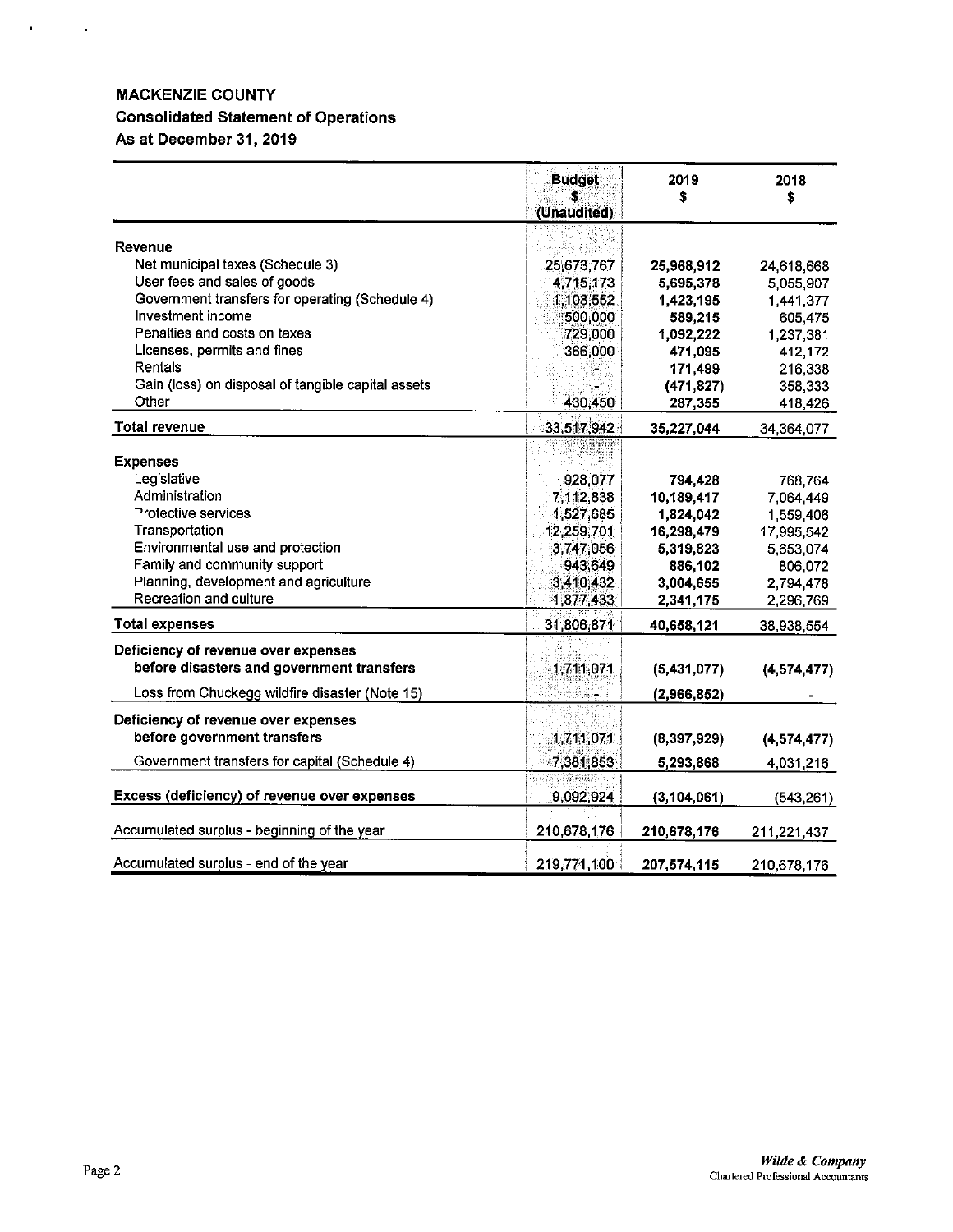## MACKENZIE COUNTY Consolidated Statement of Change in Net Financial Assets As at December 31, 2019

|                                                                                                                                                                                            | <b>Budget</b><br>(Unaudited) | 2019<br>S                                         | 2018<br>s                                              |
|--------------------------------------------------------------------------------------------------------------------------------------------------------------------------------------------|------------------------------|---------------------------------------------------|--------------------------------------------------------|
| Excess (deficiency) of revenue over expenses                                                                                                                                               | 9,092,924                    | (3, 104, 061)                                     | (543,261)                                              |
| Acquisition of tangible capital assets<br>Proceeds on disposal of tangible capital assets<br>Amortization of tangible capital assets<br>Loss (gain) on disposal of tangible capital assets | (19, 426, 010)<br>688,044    | (10, 903, 666)<br>723,451<br>9,969,698<br>471,827 | (10, 231, 182)<br>1,019,307<br>9,481,587<br>(358, 333) |
|                                                                                                                                                                                            | (18, 737, 966)               | 261,310                                           | (88, 621)                                              |
| Acquisition of prepaid assets<br>Use (acquisition) of supplies inventories                                                                                                                 |                              | (221, 344)<br>352,646                             | (77, 290)<br>(1,426,461)                               |
|                                                                                                                                                                                            |                              | 131,302                                           | (1,503,751)                                            |
| Decrease in net assets                                                                                                                                                                     | (9,645,042)                  | (2,711,449)                                       | (2, 135, 633)                                          |
| Net financial assets, beginning of year                                                                                                                                                    | 13,372,165                   | 13,372,165                                        | 15,507,798                                             |
| Net financial assets, end of year                                                                                                                                                          | 3,727,123                    | 10,660,716                                        | 13,372,165                                             |

 $\bar{z}$ 

 $\mathcal{L}$ 

 $\sigma_{\rm{max}}=1$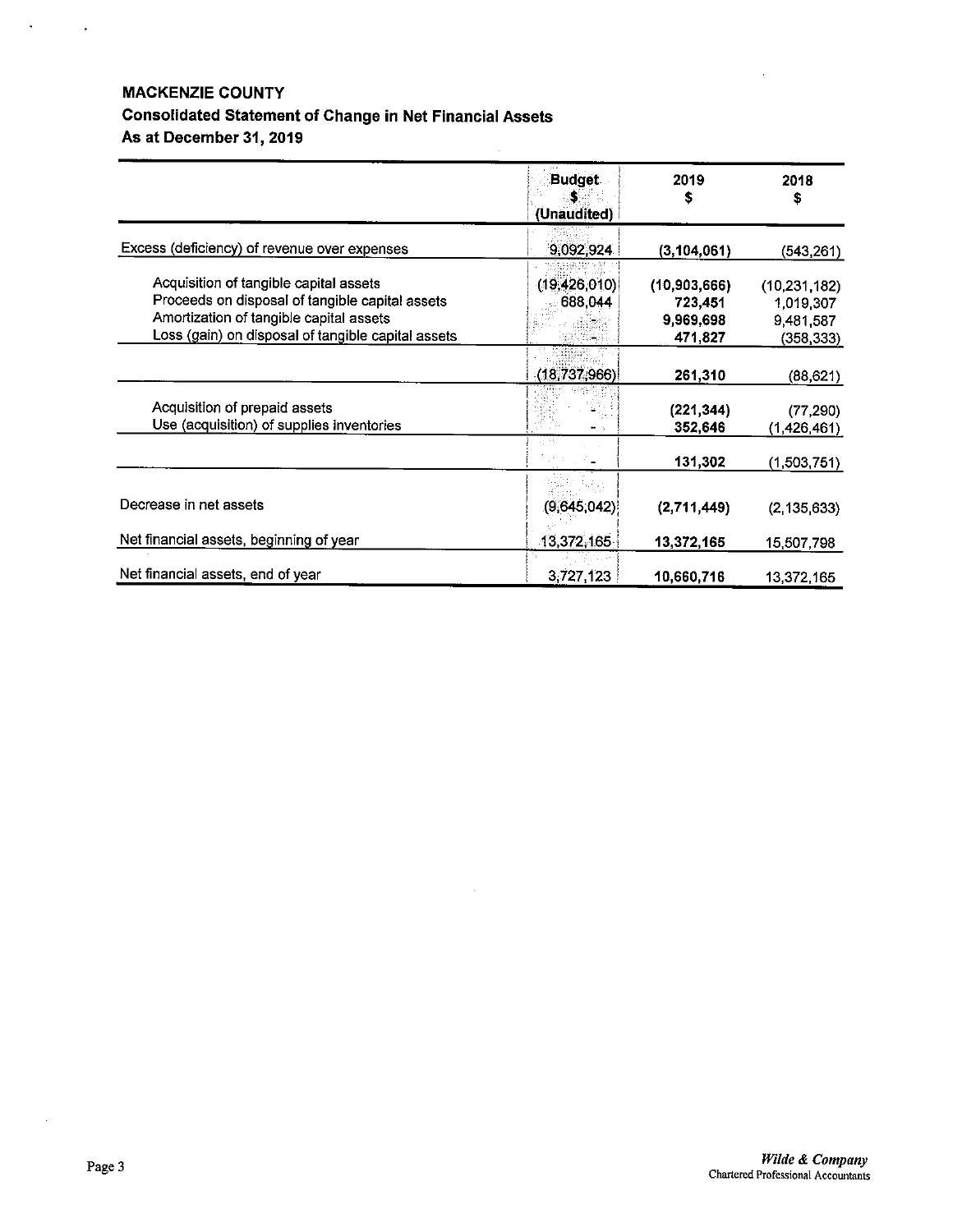## MACKENZIE COUNTY Consolidated Statement of Cash Flows As at December 31, 2019

 $\mathcal{A}^{\text{max}}_{\text{max}}$ 

|                                                                            | 2019<br>\$     | 2018<br>\$     |
|----------------------------------------------------------------------------|----------------|----------------|
|                                                                            |                |                |
| Operating<br>Deficiency of revenue over expenses                           | (3, 104, 061)  | (543,261)      |
|                                                                            |                |                |
| Net changes in non-cash items included in excess of revenues over expenses |                |                |
| Amortization of tangible capital assets                                    | 9,969,698      | 9,481,587      |
| Loss (gain) on disposal of tangible capital assets                         | 471,827        | (358, 333)     |
| Net changes in non-cash charges to operation                               |                |                |
| Decrease (increase) in taxes and grants in lieu receivable                 | 1,538,707      | (1,063,899)    |
| Decrease (increase) in government receivables                              | (6, 341, 172)  | 2,669,797      |
| Increase in trade and other receivables                                    | (1,064,167)    | (534, 754)     |
| Decrease (increase) in inventory for consumption                           | 352,646        | (1,426,461)    |
| Increase in prepaid expenses                                               | (221, 344)     | (77, 290)      |
| Decrease in accounts payable and accrued liabilities                       | (1, 150, 825)  | (51, 698)      |
| Increase in deposit liabilities                                            | 31,762         | 40,901         |
| Increase in deferred revenue                                               | 1,524,579      | 786,291        |
| Net cash provided by operating transactions                                | 2,007,650      | 8,922,880      |
| Capital                                                                    |                |                |
| Acquisition of tangible capital assets                                     | (10,903,666)   | (10, 231, 182) |
| Proceeds on sale of tangible capital assets                                | 723,451        | 1,019,307      |
| Net cash used in capital transactions                                      | (10, 180, 215) | (9,211,875)    |
| Investing                                                                  |                |                |
| Increase in restricted cash or cash equivalents                            | (1,524,579)    | (786, 291)     |
| Decrease (increase) in investments                                         | 7,422,618      | (2,852,755)    |
|                                                                            |                |                |
| Net cash provided by (used in) investing transactions                      | 5,898,039      | (3,639,046)    |
| Financing                                                                  |                |                |
| Long term debt issued                                                      | 3,530,670      |                |
| Long term debt repaid                                                      | (1,632,476)    | (1,926,225)    |
| Net cash provided by (used in) financing transactions                      | 1,898,194      | (1,926,225)    |
| Change in cash and cash equivalents during the year                        | (376, 332)     | (5,854,266)    |
|                                                                            |                |                |
| Cash and cash equivalents, beginning of year                               | 8,881,639      | 14,735,905     |
| Cash and cash equivalents, end of year                                     | 8,505,307      | 8,881,639      |
| Cash and cash equivalents is made up of:                                   |                |                |
| Cash and temporary investments (Note 4)                                    | 11,016,177     | 9,867,930      |
| Less: restricted portion of cash and temporary investments (Note 8)        | (2,510,870)    | (986, 291)     |
|                                                                            |                |                |
|                                                                            | 8,505,307      | 8,881,639      |
| Cash flows supplementary information                                       |                |                |
| Interest received                                                          | 589,215        | 640,403        |
| Interest paid                                                              | 411,033        | 471,784        |

 $\bar{\mathcal{L}}$ 

See accompanying notes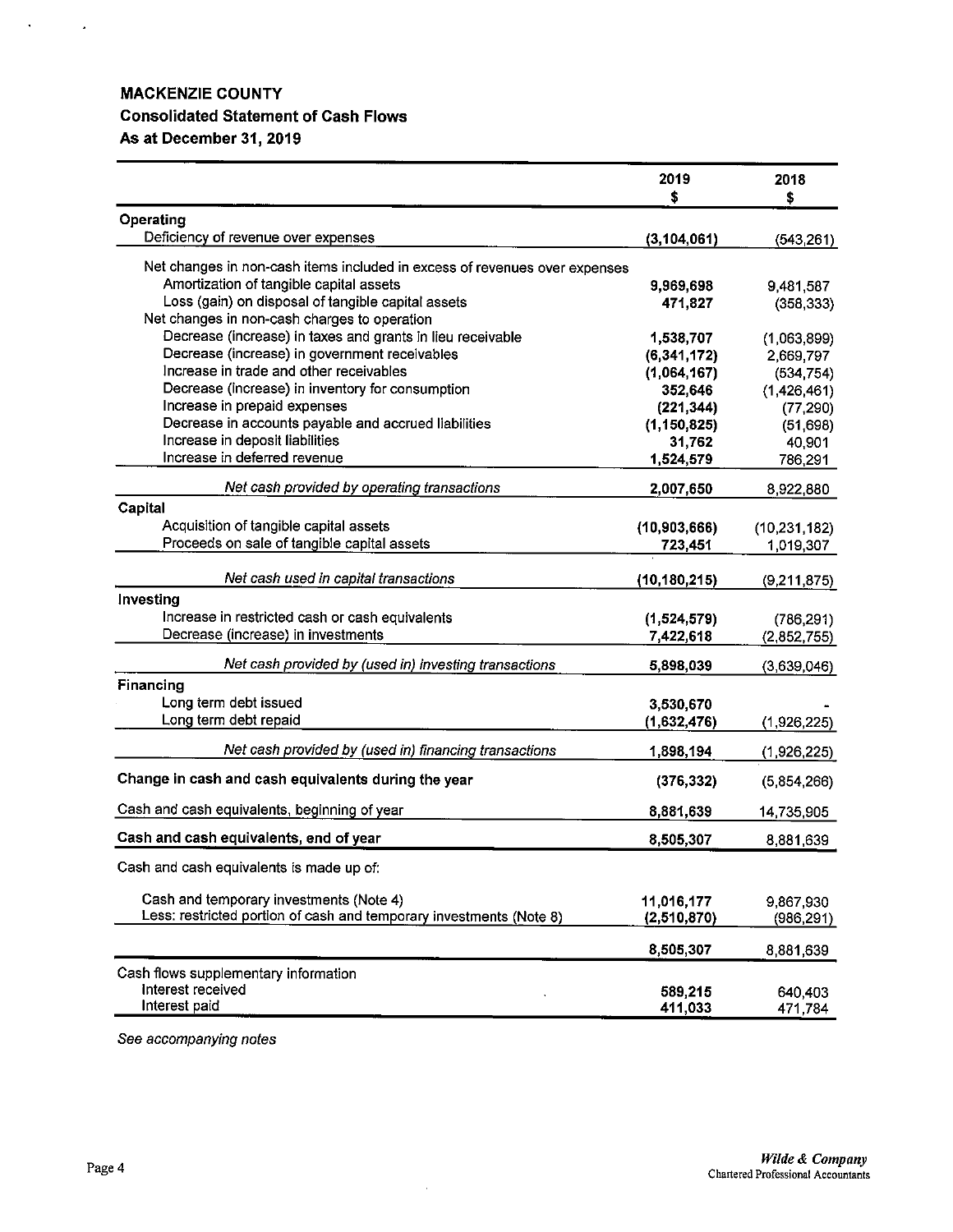#### **MACKENZIE COUNTY** E COUNTY (Schedule 1)

## Schedule of Changes in Accumulated Surplus As at December 31, <sup>2019</sup>

|                                                     | <b>Unrestricted</b><br><b>Surplus</b> | <b>Restricted</b><br><b>Operating</b> | <b>Restricted</b><br>Capital | <b>Equity in</b><br><b>Capital Assets</b> | 2019<br>ж     | 2018        |
|-----------------------------------------------------|---------------------------------------|---------------------------------------|------------------------------|-------------------------------------------|---------------|-------------|
| Balance, beginning of year                          | 4,796,617                             | 9,449,539                             | 15,370,219                   | 181,061,801                               | 210,678,176   | 211,221,437 |
| Deficiency of revenues over expenses                | (3, 104, 061)                         |                                       |                              |                                           | (3, 104, 061) | (543, 261)  |
| Unrestricted funds designated for future use        | (3,946,450)                           | 2,624,087                             | 1,322,363                    |                                           |               |             |
| Restricted funds used for operations                | 1,300,259                             | (1,285,319)                           | (14, 940)                    |                                           |               |             |
| Restricted funds used for tangible capital assets   |                                       | (104, 866)                            | (3,746,185)                  | 3,851,051                                 |               |             |
| Current year funds used for tangible capital assets | (7,052,615)                           |                                       |                              | 7.052,615                                 |               |             |
| Disposal of tangible capital assets                 | 1,195,278                             |                                       |                              | (1, 195, 278)                             |               |             |
| Annual amortization expense                         | 9,969,698                             |                                       |                              | (9,969,698)                               |               |             |
| Long term debt issued                               | 3,530,670                             |                                       |                              | (3,530,670)                               |               |             |
| Long term debt repaid                               | (1,632,476)                           |                                       |                              | 1,632,476                                 |               |             |
| Balance, end of year                                | 5,056,920                             | 10,683,441                            | 12.931.457                   | 178.902,297                               | 207,574,115   | 210,678,176 |

 $\bullet$ 

 $\sim$ 

 $\cdot$ 

 $\sim$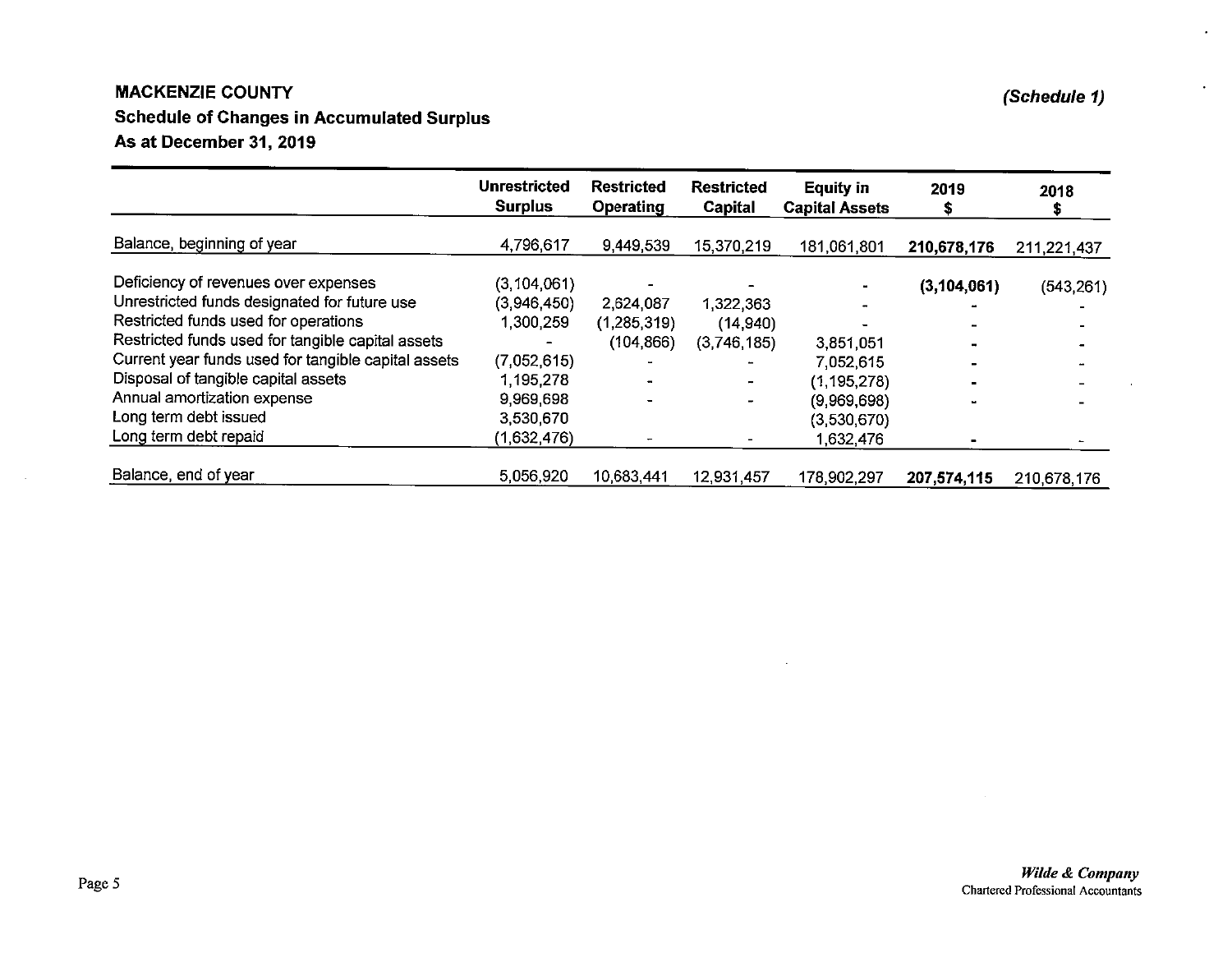#### **MACKENZIE COUNTY E** COUNTY (Schedule Schedule of Tangible Capital Assets As at December 31, <sup>2019</sup>

|                                                                                                           | <b>Land and</b><br><b>Improvements</b> | <b>Buildings</b>    | <b>Engineered</b><br><b>Structures</b> | <b>Machinery</b><br>Equipment      | <b>Vehicles</b>      | 2019<br>\$.                           | 2018<br>\$                            |
|-----------------------------------------------------------------------------------------------------------|----------------------------------------|---------------------|----------------------------------------|------------------------------------|----------------------|---------------------------------------|---------------------------------------|
| Cost                                                                                                      |                                        |                     |                                        |                                    |                      |                                       |                                       |
| Balance, beginning of year                                                                                | 10,828,188                             | 20,115,514          | 362,102,909                            | 18,228,884                         | 5,148,216            | 416,423,710                           | 408,206,070                           |
| Acquisition of tangible capital assets<br>Construction in progress<br>Disposal of tangible capital assets | 31,163<br>57,253                       | 23,376<br>(70, 024) | 3,974,311<br>3,694,020                 | 2,869,238<br>39,933<br>(1,609,146) | 214,372<br>(62, 506) | 7,112,460<br>3,791,206<br>(1,741,676) | 3,838,964<br>6,392,218<br>(2,013,542) |
| Balance, end of year                                                                                      | 10,916,604                             | 20,068,866          | 369,771,240                            | 19,528,909                         | 5,300,082            | 425,585,700                           | 416,423,710                           |
| <b>Accumulated amortization</b>                                                                           |                                        |                     |                                        |                                    |                      |                                       |                                       |
| Balance, beginning of year                                                                                | 2,136,775                              | 5,286,777           | 206,752,136                            | 6,358,858                          | 2,205,401            | 222,739,947                           | 214,610,928                           |
| Annual amortization<br>Accumulated amortization on disposals                                              | 328,796                                | 500.932<br>(10.754) | 7,204,364                              | 1,638,750<br>(480,638)             | 296,856<br>(55,006)  | 9,969,698<br>(546,398)                | 9,481,587<br>(1,352,568)              |
| Balance, end of year                                                                                      | 2,465,571                              | 5,776,955           | 213,956,500                            | 7,516,970                          | 2,447,251            | 232, 163, 247                         | 222,739,947                           |
| 2019 net book value of tangible<br>capital assets                                                         | 8,451,033                              | 14,291,911          | 155,814,740                            | 12,011,939                         | 2,852,831            | 193,422,453                           | 193,683,763                           |
| 2018 net book value of tangible capital<br>assets                                                         | 8,655,299                              | 14,828,737          | 155,350,773                            | 11,906,139                         | 2,942,815            |                                       | 193,683,763                           |

 $\sim$ 

 $\bullet$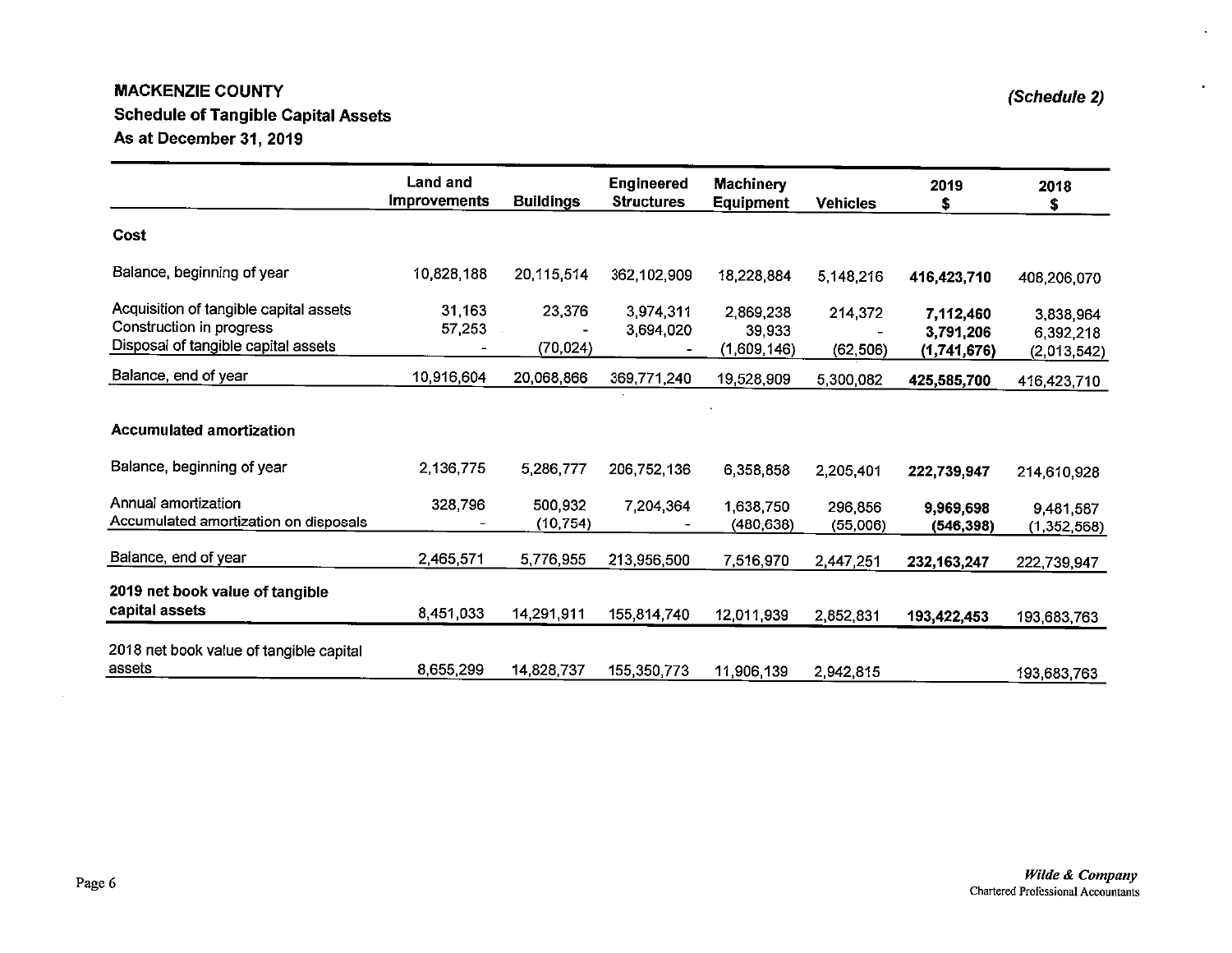## MACKENZIE COUNTY (Schedule 3) Schedule of Property and Other Taxes As at December 31, 2019

 $\alpha$  .

 $\sim 10$ 

|                                                 | <b>Budget</b> | 2019       | 2018       |
|-------------------------------------------------|---------------|------------|------------|
|                                                 |               |            |            |
|                                                 | (Unaudited)   |            |            |
|                                                 |               |            |            |
| <b>Taxation</b>                                 |               |            |            |
| Real property taxes                             | 19,197,842    | 19,430,768 | 18,402,735 |
| Linear property taxes                           | 13,180,425    | 13,340,342 | 12,744,040 |
| Government grants in place of property taxes    | 134,397       | 136,028    | 176,112    |
| Special assessments and local improvement taxes | 72,694        | 73,576     | 113,316    |
|                                                 | 32,585,358    | 32,980,714 | 31,436,203 |
| <b>Requisitions</b>                             |               |            |            |
| Alberta School Foundation Fund                  | 6,204,547     | 6,305,895  | 6,193,622  |
| Mackenzie Housing Management Board              | 610,303       | 608,793    | 581,534    |
| Designated industrial property                  | 96,741        | 97,114     | 42,379     |
|                                                 | 6,911,591     | 7,011,802  | 6,817,535  |
| <b>Net Municipal Taxes</b>                      | 25,673,767    | 25,968,912 | 24,618,668 |

 $\ddot{\phantom{a}}$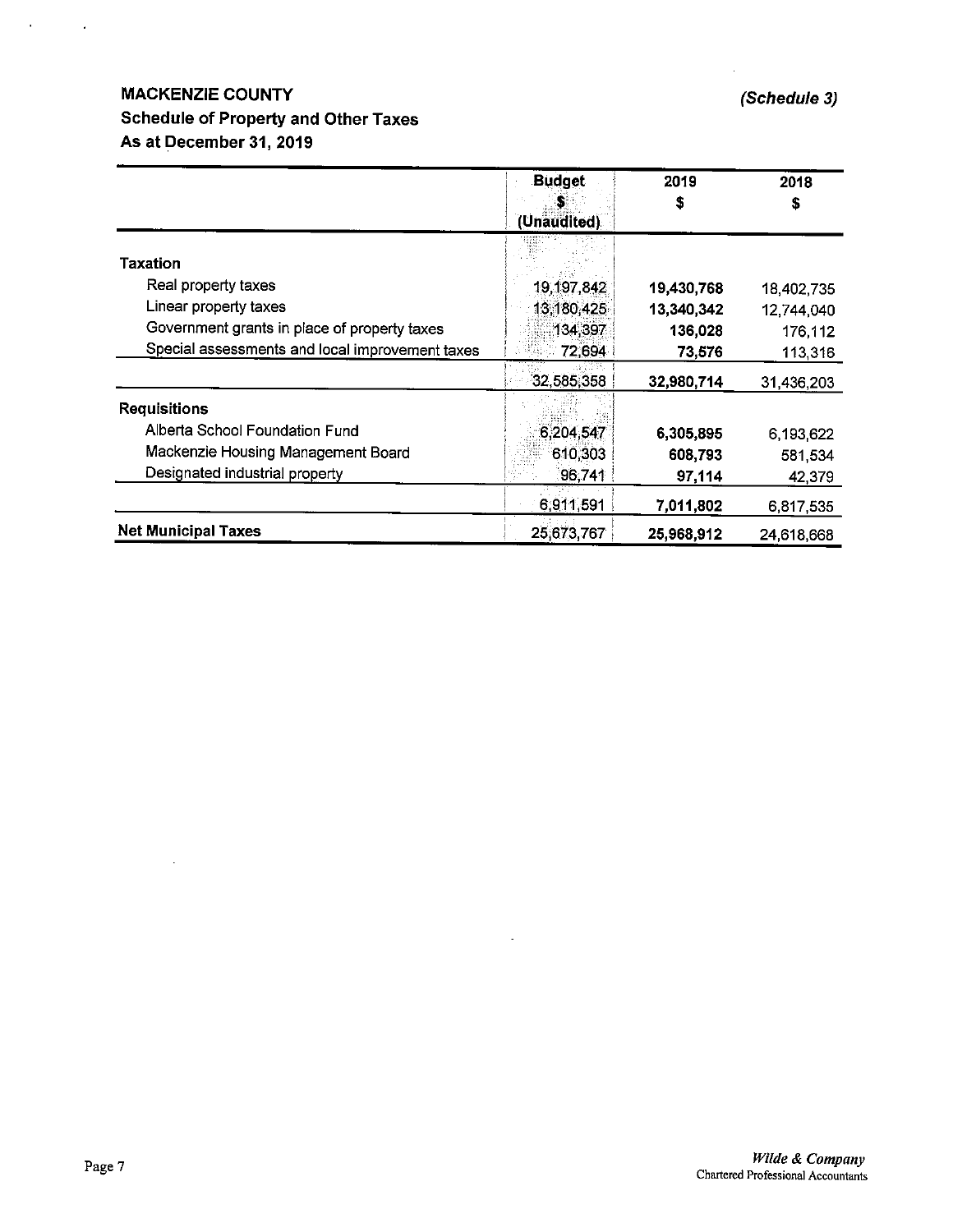## MACKENZIE COUNTY (Schedule 4) Schedule of Government Transfers As at December31, 2019

 $\mathcal{L}(\mathbf{A})$  and  $\mathcal{L}(\mathbf{A})$ 

|                                                              | <b>Budget</b> | 2019       | 2018      |
|--------------------------------------------------------------|---------------|------------|-----------|
|                                                              |               |            | Ş         |
|                                                              | (Unaudited)   |            |           |
| <b>Transfers for Operating</b>                               |               |            |           |
| <b>Federal Government</b>                                    |               | 51,500     |           |
| <b>Provincial Government</b>                                 | 1,130,552     | 1,371,695  | 1,441,377 |
|                                                              | 1.130,552     | 1,423,195  | 1,441.377 |
| Provincial Government - Chuckegg wildfire disaster (Note 15) |               | 6,497,495  |           |
|                                                              | 2.261,104     | 9,292,385  | 2,882,754 |
| <b>Transfers for Capital</b>                                 |               |            |           |
| <b>Provincial Government</b>                                 | 5.646,981     | 5,293,868  | 4 031 216 |
|                                                              | 5,646,981     | 5,293,868  | 4.031.216 |
| <b>Total Government Transfers</b>                            | 7,908,085     | 14,586,253 | 6,913,970 |

 $\hat{\boldsymbol{\theta}}$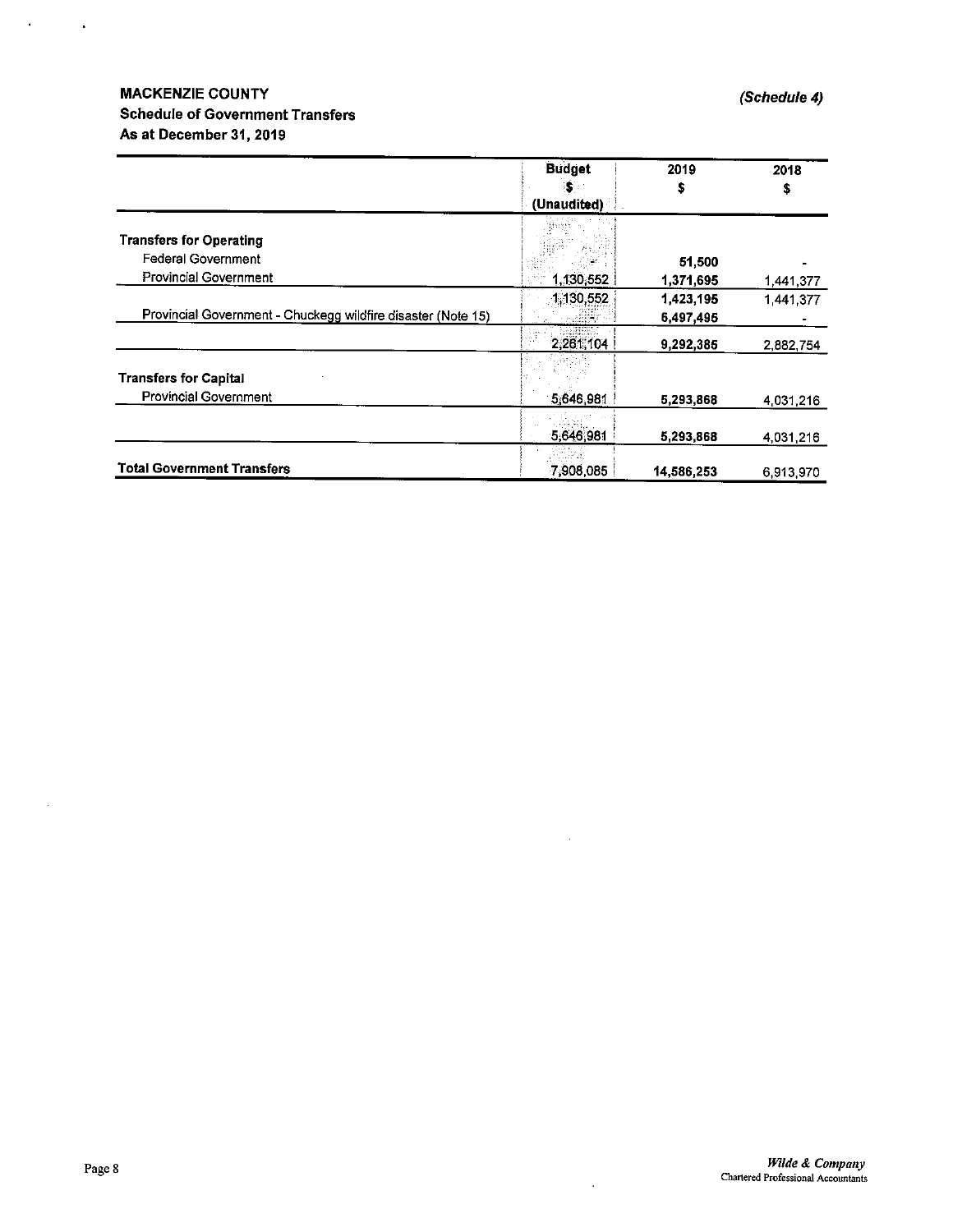## MACKENZIE COUNTY (Schedule 5) Schedule of Consolidated Expenses by Object As at December 31, 2019

 $\mathcal{A}=\{x_1,\ldots,x_n\}$ 

 $\overline{a}$ 

|                                          | <b>Budget</b><br>(Unaudited) | 2019       | 2018       |
|------------------------------------------|------------------------------|------------|------------|
| <b>Consolidated Expenses by Object</b>   |                              |            |            |
| Salaries, wages and benefits             | 10, 101, 055                 | 9,709.526  | 9,677,005  |
| Contracted and general services          | 6 490 490                    | 6,480,793  | 6,703,864  |
| Materials, goods, supplies and utilities | 9,582,989                    | 6,224,545  | 7,915,808  |
| Transfers to other governments (Note 13) | 2,330,249                    | 1,385,766  | 1,769,328  |
| Transfers to local boards and agencies   | 2.406.054                    | 2,346,833  | 2,172,174  |
| Bank charges and short term interest     | 23,000                       | 26,984     | 21,409     |
| Interest on long term debt               | 623,034                      | 421,139    | 471,784    |
| Amortization of tangible capital assets  |                              | 9,969,698  | 9,481,587  |
| Property tax bad debt expense (Note 5)   | 250,000                      | 4,092,837  | 725,595    |
|                                          | 31,806,871                   | 40,658,121 | 38,938,554 |
| Chuckegg wildfire disaster (Note 15)     |                              | 9,464,347  |            |
| <b>Total expenses including disaster</b> |                              | 50,122,468 | 38,938,554 |

 $\bar{u}$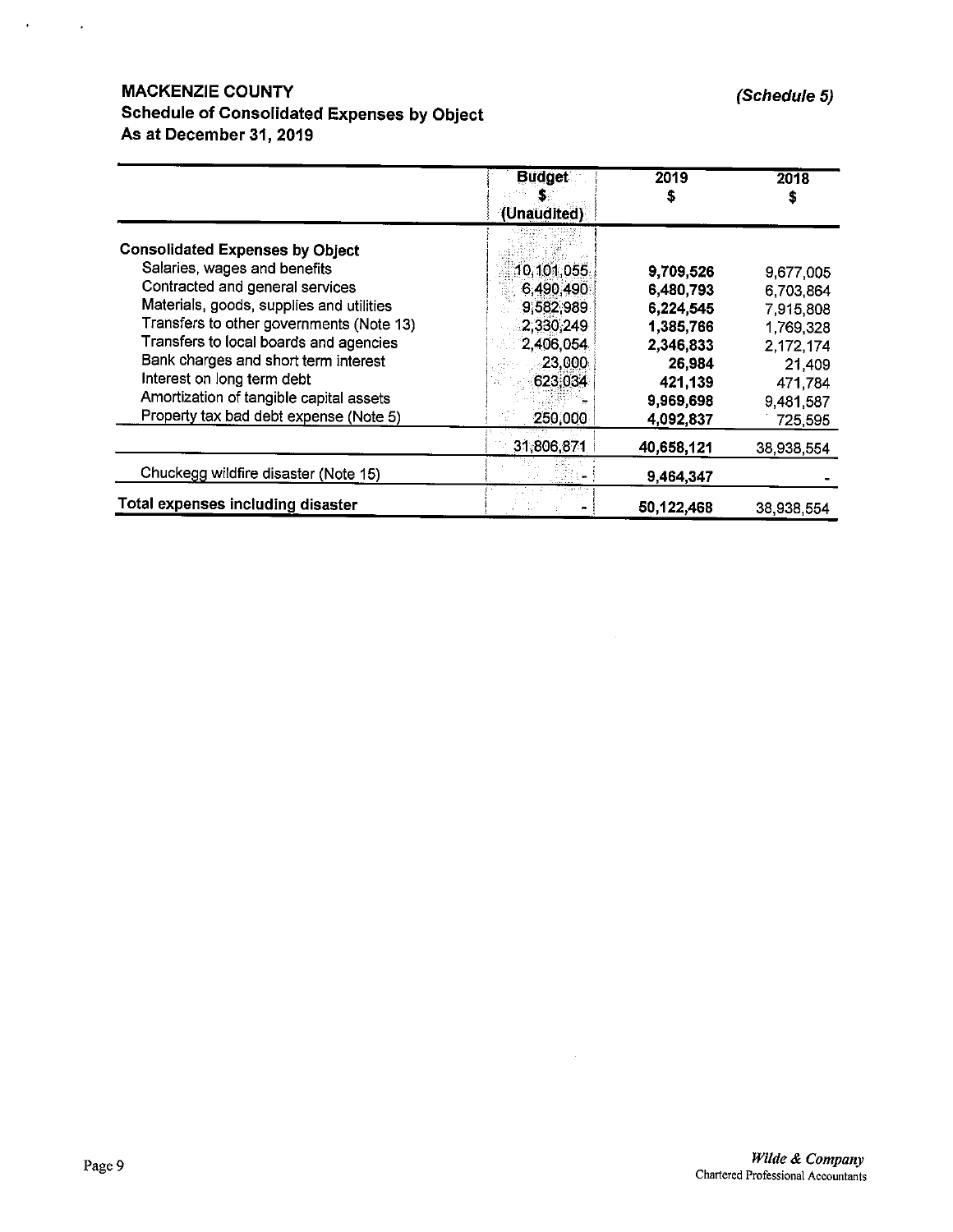#### MACKENZIE COUNTY Schedule of Segmented Disclosure (Schedule 6) and Schedule 6) and Schedule 6) and Schedule 6) and Schedule 6) As at December 31, <sup>2019</sup>

|                                                                                    | General           | Protective               | Transportation           | Environmental   | Planning &               | <b>Recreation &amp;</b> |                          | <b>Total</b>             |
|------------------------------------------------------------------------------------|-------------------|--------------------------|--------------------------|-----------------|--------------------------|-------------------------|--------------------------|--------------------------|
|                                                                                    | <b>Government</b> | <b>Services</b>          | <b>Services</b>          | <b>Services</b> | Development              | Culture                 | Other                    | s                        |
| Revenue                                                                            |                   |                          |                          |                 |                          |                         |                          |                          |
| Net municipal taxes                                                                | 25.775,336        |                          |                          |                 |                          |                         |                          |                          |
| Government transfers for operations                                                | 373,548           | 287,362                  | 171,472                  | 22.104          | $\overline{\phantom{a}}$ |                         |                          | 25,968,912               |
| User fees and sales of goods                                                       | 74,981            | 840,043                  | 148,698                  | 4,392           | 310.513                  |                         | 298,682                  | 1,423,195                |
| Investment income                                                                  | 589,215           |                          | 141,292                  | 4,551,851       | 29,749                   | 57,462                  |                          | 5,695,378                |
| Other revenues                                                                     | 1.305,881         | 39.789                   | $\overline{\phantom{a}}$ |                 |                          |                         |                          | 589,215                  |
|                                                                                    |                   |                          | (341,180)                | 22,038          | 521,363                  | 953                     | 1,500                    | 1,550,344                |
|                                                                                    | 28,118,961        | 1,167,194                | 120,282                  | 4,600,385       | 861,625                  | 58,415                  | 300,182                  | 35,227,044               |
| <b>Expenses</b>                                                                    |                   |                          |                          |                 |                          |                         |                          |                          |
| Salaries, wages and benefits                                                       | 2.926,183         | 614,378                  | 3,606,162                | 1,085,947       | 1,292,105                | 184,751                 |                          | 9,709,526                |
| Contracted and general services                                                    | 1,454,551         | 639.220                  | 1,642,659                | 1.347,827       | 1,218,211                | 163,932                 | 14,393                   |                          |
| Materials, goods, supplies and utilities                                           | 724,058           | 372,122                  | 4,123,002                | 655,066         | 269,157                  | 81,140                  |                          | 6,480,793<br>6,224,545   |
| Transfers to local boards and agencies                                             | 1.385,766         |                          | $\blacksquare$           |                 | 173,548                  | 1,301,576               | 871,709                  |                          |
| Interest on long term debt                                                         | 12,635            | $\blacksquare$           | 365,082                  | 33,819          |                          | 9,603                   |                          | 3,732,599<br>421,139     |
| Property tax bad debt expense (Note 5)                                             | 4,092,837         |                          |                          |                 |                          |                         |                          |                          |
| Other expenses                                                                     | 26,984            | $\overline{\phantom{0}}$ |                          |                 |                          | $\bullet$               |                          | 4,092,837<br>26,984      |
|                                                                                    |                   |                          |                          |                 |                          |                         |                          |                          |
|                                                                                    | 10.623,014        | 1,625,720                | 9.736,905                | 3,122,659       | 2,953,021                | 1,741,002               | 886,102                  | 30,688,423               |
| Net revenue (expenditure) before amortization                                      | 17.495,947        | (458, 526)               | (9.616, 623)             | 1,477,726       | (2,091,396)              | (1,682,587)             | (585, 920)               | 4,538,621                |
| Amortization of tangible capital assets                                            | 360,831           | 198,322                  | 6.561,574                | 2,197,164       | 51,634                   | 600,173                 | $\overline{\phantom{a}}$ | 9,969,698                |
| Net revenue (expenditure) before government transfers                              | 17,135,116        | (656, 848)               | (16, 178, 197)           | (719.438)       | (2, 143, 030)            | (2,282,760)             | (585, 920)               | (5,431,077)              |
| Loss from Chuckegg wildfire disaster (Note 15)<br>Government transfers for capital |                   | 160.634                  | 4.004,943                |                 | 875.996                  | 252,295                 | (2,966,852)              | (2,966,852)<br>5,293,868 |
| 2019 net revenue (expenditure)                                                     | 17, 135, 116      | (496, 214)               | (12, 173, 254)           | (719, 438)      | (1, 267, 034)            | (2,030,465)             | (3,552,772)              | (3, 104, 061)            |
| 2018 net revenue (expenditure)                                                     | 19,574,178        | (959, 485)               | (13,685,300)             | (799, 415)      | (2,051,764)              | (2, 114, 085)           | (507, 390)               | (543, 261)               |

 $\sim$ 

 $\omega$ 

 $\bullet$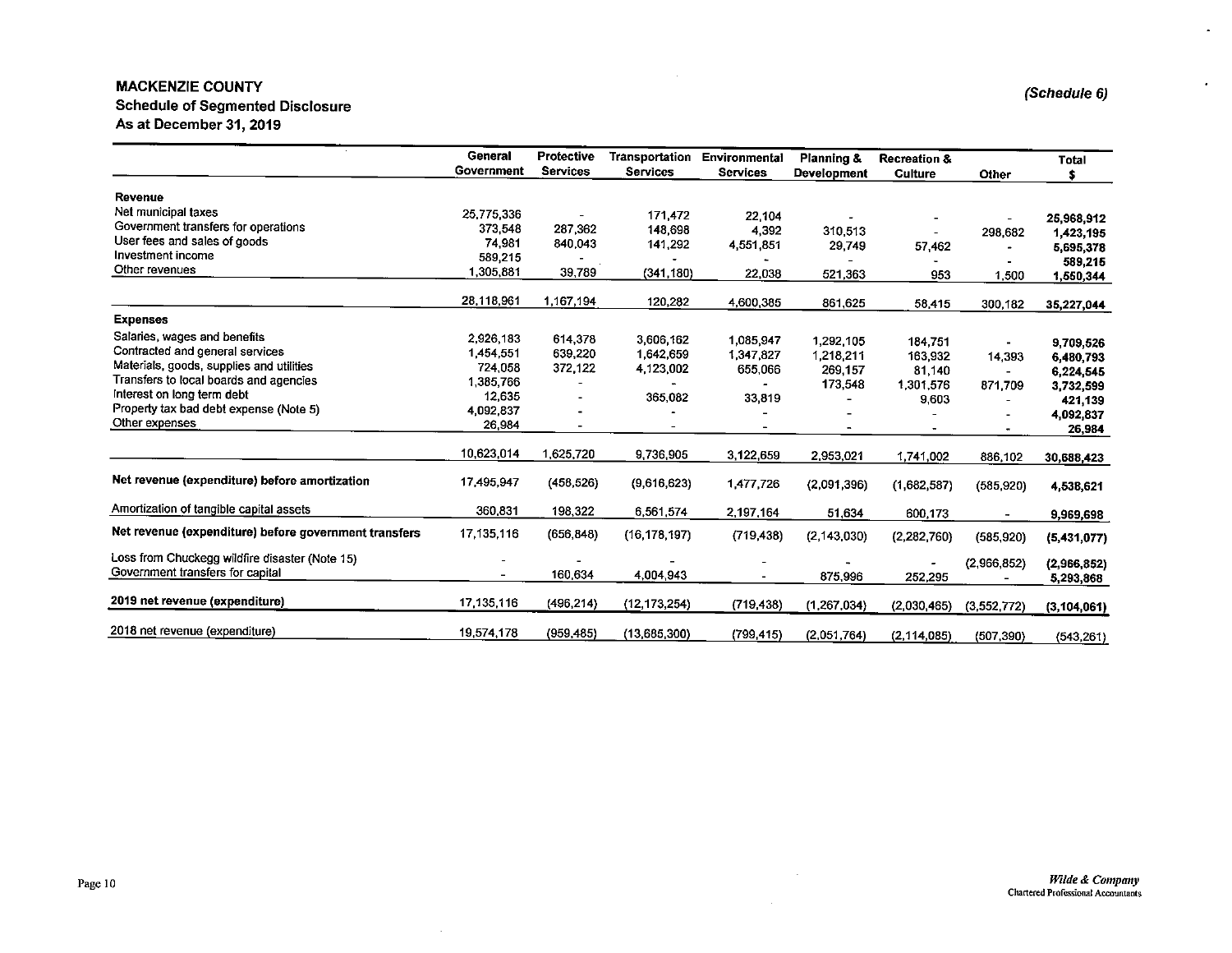#### $1.$ Summary of significant accounting policies

#### Basis of presentation

The consolidated financial statements of the Municipality are the representations of management prepared in accordance with generally accepted accounting principles for local governments established by the Public Sector Accounting Board of the Chartered Professional Accountants of Canada. Significant aspects of the accounting policies adopted by the Municipality are as follows:

#### Reporting entity

The consolidated financial statements reflect the assets, liabilities, revenues and expenditures, changes in fund balances and change in financial position of the reporting entity. This entity is comprised of the municipal operations plus all of the organizations that are owned or controlled by the Municipality, therefore, accountable to Council for the administration of their financial affairs and resources.

The schedule of taxes levied also includes requisitions for education, health, social and other external organizations that are not part of the municipal reporting entity.

The statements exclude trust assets that are administered for the benefit of external parties. Interdepartmental and organizational transactions and balances are eliminated.

#### Basis of accounting

The financial statements are prepared using the accrual basis of accounting. The accrual basis of accounting records revenue as it is earned and measurable. Expenses are recognized as they are incurred and measurable based upon receipt of goods or services and/or the legal obligation to pay.

Funds from external parties and earnings thereon restricted by agreement or legislation are accounted for as deferred revenue until used for the purpose specified.

Government transfers, contributions and other amounts are received from third parties pursuant to legislation, regulation or agreement and may only be used for certain programs, in the completion of specific work, or for the purchase of tangible capital assets. In addition, certain user charges and fees are collected for which the related services have yet to be performed. Revenue is recognized in the period when the related expenses are incurred, services performed or the tangible capital assets are acquired.

(continues)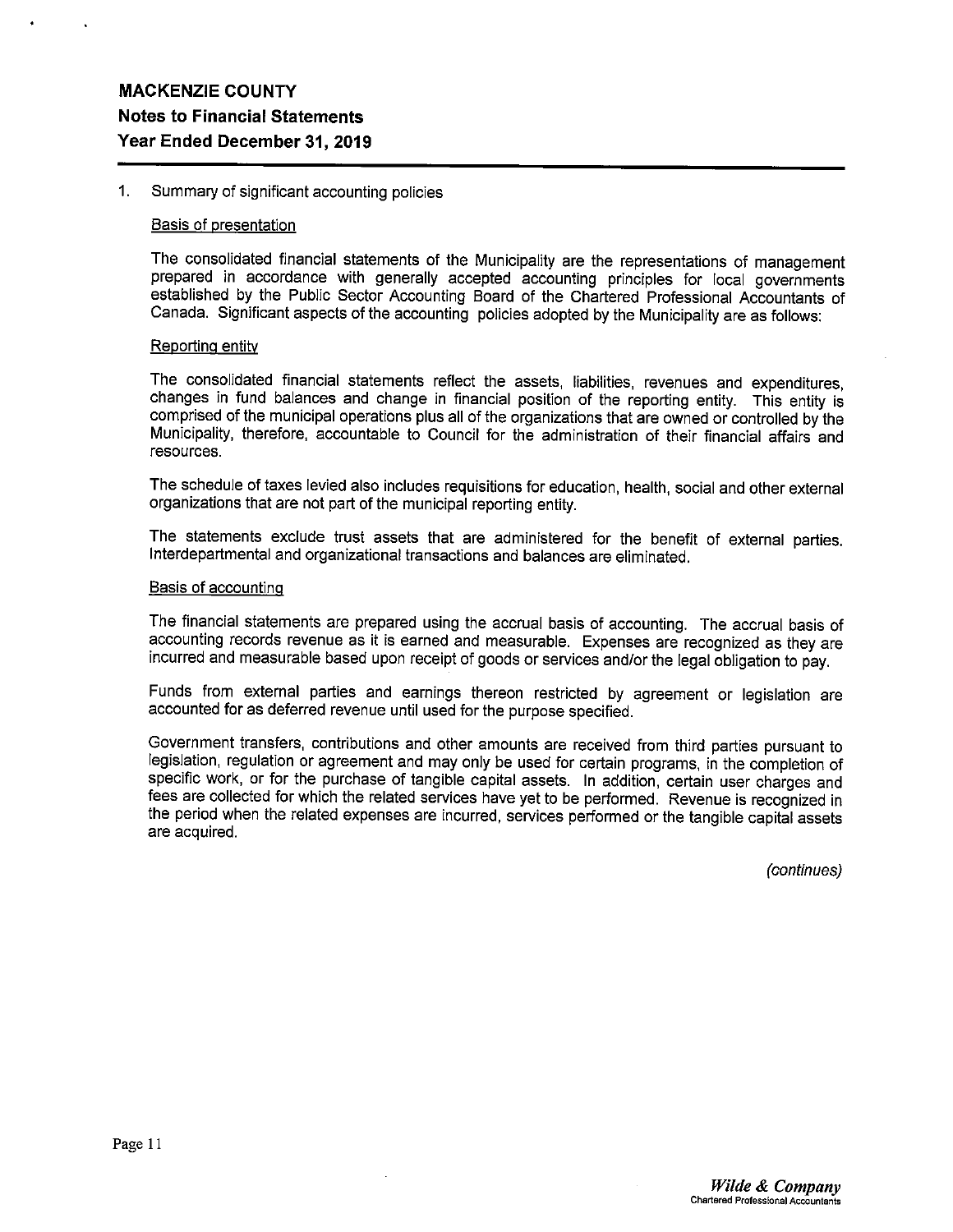#### Summary of significant accounting policies (continued)  $1<sup>1</sup>$

#### Use of estimates

The preparation of the financial statements in conformity with Canadian public sector accounting standards requires management to make estimates and assumptions that affect the reported amount of assets and liabilities and disclosure of contingent assets and liabilities at the date of the financial statements, and the reported amounts of revenue and expenditure during the period. Where measurement uncertainty exists, the financial statements have been prepared within reasonable limits of materiality. Actual results could differ from those estimates.

Significant estimates include:

- Amortization of tangible capital assets
- Estimated useful life of tangible capital assets
- Allowance for doubtful accounts

#### Cash and cash equivalents

Cash includes cash and cash equivalents. Cash equivalents are investments in treasury bills and investments maturing within 90 days and are valued at cost plus accrued interest. The carrying amounts approximate fair value because they have maturities at the date of purchase of less than ninety days.

#### **Tax revenue**

Tax revenues are recognized when the tax has been authorized by bylaw and the taxable event has occurred.

Requisitions operate as a flow through and are excluded from municipal revenue.

#### Investments

Investments are recorded at amortized cost. Investment premiums and discounts are amortized on the net present value basis over the term of the respective investments. When there has been a loss in value that is other than a temporary decline, the respective investment is written down to recognize the loss.

#### Requisition over-levy and under-levy

Over-levies and under-levies arise from the difference between the actual property tax levy made to cover each requisition and the actual amount requisitioned.

If the actual levy exceeds the requisition, the over-levy is accrued as a liability and property tax revenue is reduced. Where the actual levy is less than the requisition amount, the under-levy is accrued as a receivable and as property tax revenue.

Requisition tax rates in the subsequent year are adjusted for any over-levies or under-levies of the prior year.

(continues)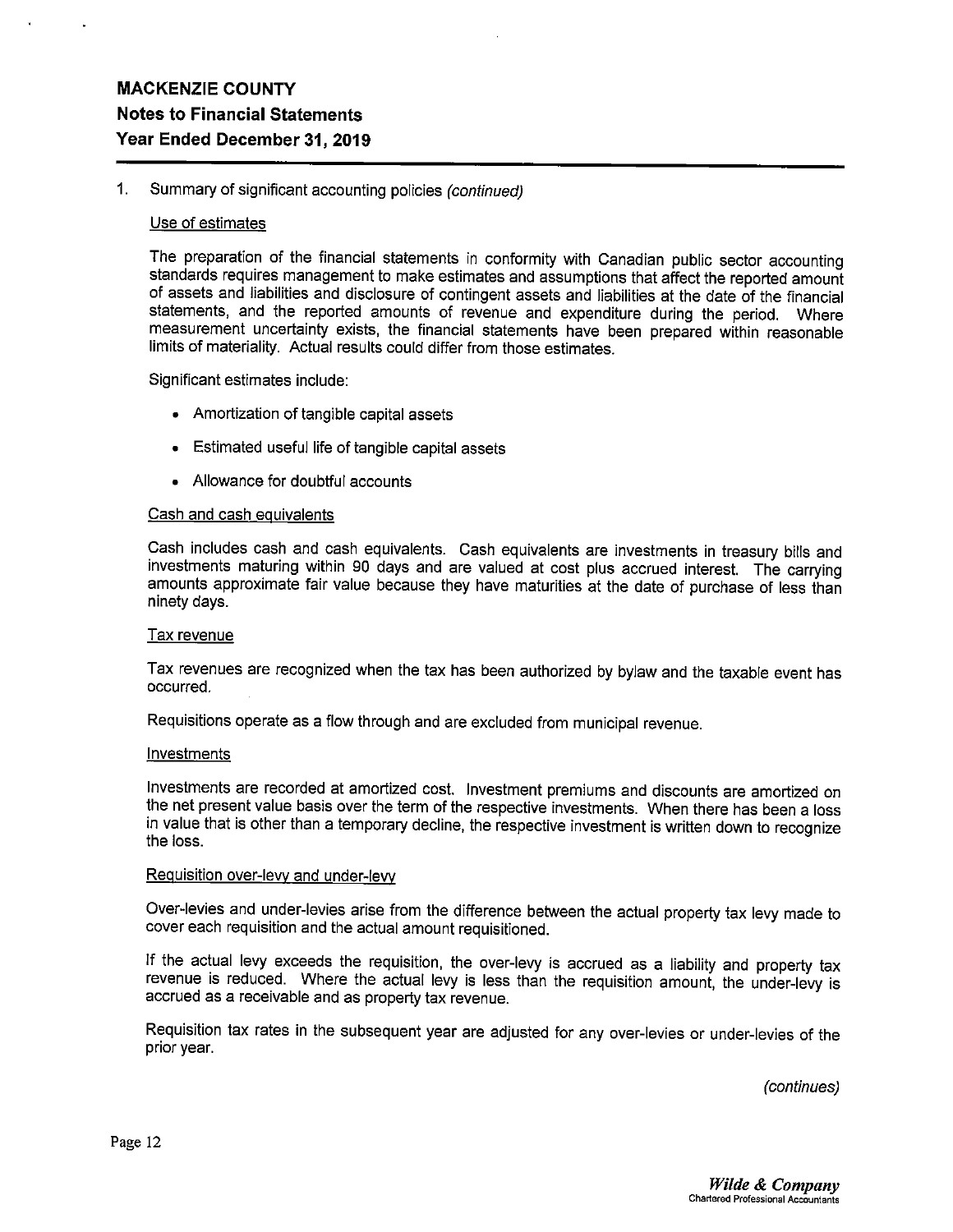#### 1. Summary of significant accounting policies (continued)

#### Inventories for resale

Land held for resale is recorded at the lower of cost or net realizable value. Cost includes costs for land acquisition and improvements required to prepare the land for servicing such as clearing, stripping and levelling charges. Related development costs incurred to provide infrastructure such as water and wastewater services, roads, sidewalks and street lighting are recorded as physical assets under the respective function.

#### Gravel pit reclamation

Estimated environmental provisions, comprising pollution control, rehabilitation and pit closure, are based on the County's environmental policy taking into account current technological, environmental and regulatory requirements. The provision for rehabilitation is recognized as and when the environmental liability arises. To the extent that the obligations relate to the construction of an asset, they are capitalized as part of the cost of those assets. The effect of subsequent changes to assumptions in estimating an obligation for which the provision was recognized as part of the cost of the asset is adjusted against the asset. Any subsequent changes to an obligation which did not relate to the initial construction of a related asset are charged to the income statement.

#### Government transfers

Government transfers are the transfer of assets from senior levels of government that are not the result of an exchange transaction, are not expected to be repaid in the future, or the result of a direct financial return.

Government transfers are recognized in the financial statements as revenue in the period in which events giving rise to the transfer occur, providing the transfers are authorized, any eligibility criteria have been met, and reasonable estimates of the amounts can be determined.

(continues)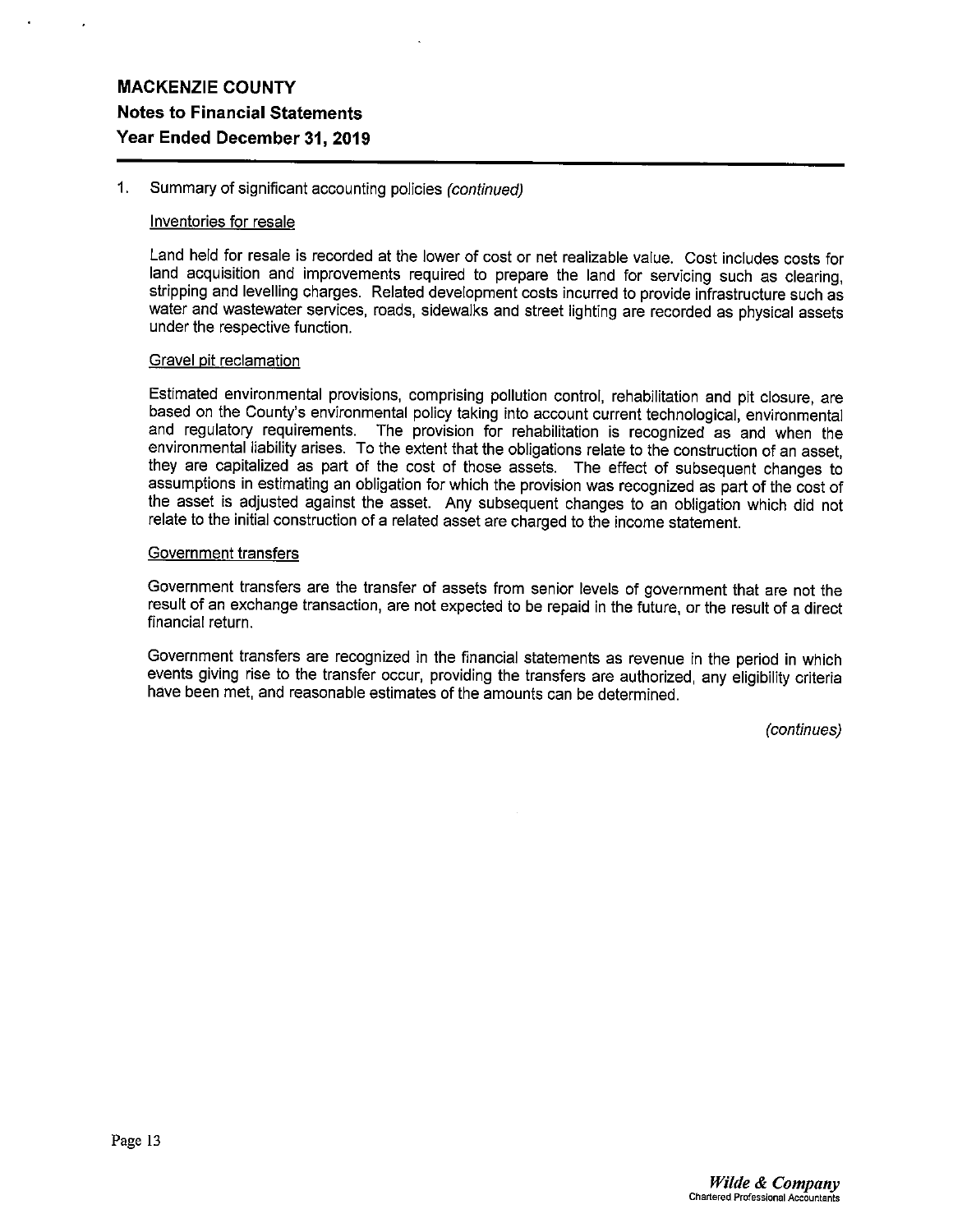1. Summary of significant accounting policies (continued)

#### Non-financial assets

Non-financial assets are not available to discharge existing liabilities and are held for use in the provision of services. They have useful lives extending beyond the current year and are not intended for sale in the normal course of operations. The change in non-financial assets during the year, together with the excess of revenues over expenses, provides the consolidated Change in Net Financial Assets (Debt) for the year.

a) Tangible capital assets

Tangible capital assets are recorded at cost which includes all amounts that are directly attributable to acquisition, construction, development or betterment of the asset. The cost, less residual value, of the tangible capital assets is amortized on a straight-line basis over the estimated useful life as follows:

| Land improvements           | 15-45     |
|-----------------------------|-----------|
| <b>Buildings</b>            | $25 - 50$ |
| Engineered structures       |           |
| Water system                | 45-75     |
| Wastewater system           | 45-75     |
| Other engineered structures | 10-50     |
| Machinery and equipment     | $5 - 15$  |
| <b>Vehicles</b>             | $10 - 25$ |
|                             |           |

b) Contributions of tangible capital assets

Tangible capital assets received as contributions are recorded at fair value at the date of receipt and also are recorded as revenue.

c) Leases

Leases are classified as capital or operating leases. Leases which transfer substantially all of the benefits and risks incidental to ownership of property are accounted for as capital leases. All other leases are accounted for as operating leases and the related lease payments are charged to expenses as incurred.

d) Inventories

Inventories consist of parts and supplies held for consumption, and gravel. Inventories of parts and supplies are carried at the lower of cost and replacement cost, with cost determined by the average cost method. Gravel pit reserves are recorded at cost and allocated to gravel supplies on a unit of production basis.

**YEARS**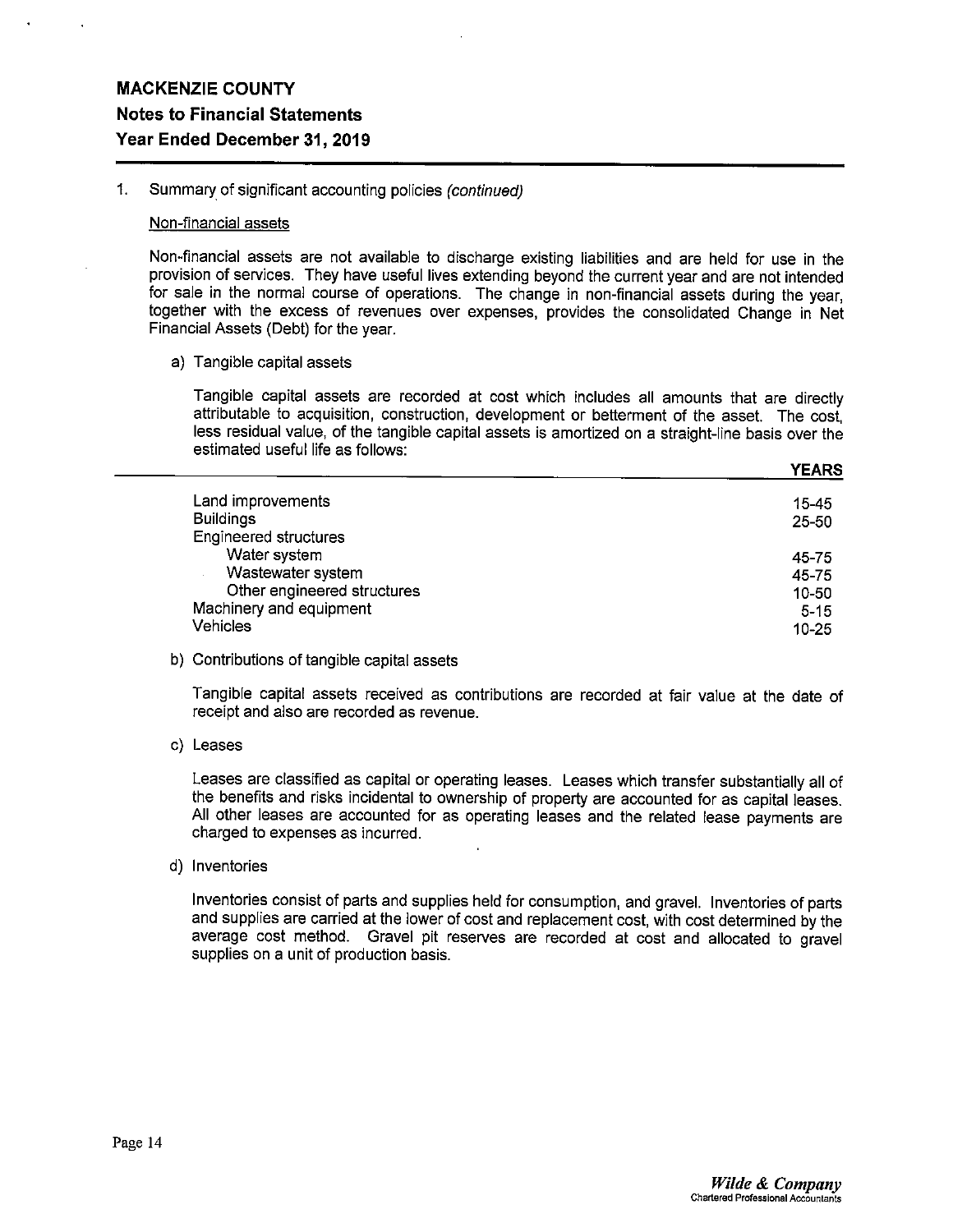#### 2. Adoption of recent accounting pronouncements

The following accounting standards have been issued by the Chartered Professional Accountants of Canada (CPAC).

#### Section PS 3430 - Restructuring Transactions

This new Section defines a restructuring transaction and establishes standards for recognizing and measuring assets and liabilities transferred in a restructuring transaction. This Section applies to restructuring transactions occurring in fiscal years beginning on or after April 1, 2018. Earlier adoption is permitted.

#### 3. Recent accounting pronouncements published but not yet adopted

The following accounting standards have been issued by the Chartered Professional Accountants of Canada (CPAC) but are not yet effective. The Municipality is currently evaluating the effect of adopting these standards on their financial statements.

#### Section PS 3450 - Financial Instruments

The new Section establishes standards for recognizing and measuring financial assets, financial liabilities and non-financial derivatives. In conjunction with this new Section, Section PS12O1, Section PS 2601 and Section 3041 have been amended as a consequence of the introduction of new financial instruments standards. These amendments were required to present the associated gains and losses with financial instruments recognized under the new Section. The new Section and the related amendments are effective for fiscal periods beginning on or after April 1, 2021.

#### Section PS 3280 - Asset Retirement Obligations

This new Section establishes standards on how to account for and report a liability for asset retirement obligations. This Section applies to fiscal years beginning on or after April 1, 2021. Earlier adoption is permitted. As a consequence of the issuance of Section PS3280, Solid Waste Landfill Closure and Post-Closure Liability, Section PS3270, has been withdrawn. Section PS3270 will remain in effect until the adoption of Section PS3280.

#### Section 3400 - Revenue

This new Section establishes standards on how to account for and report on revenue. Specifically, it differentiates between revenue arising from transactions that include performance obligations and transactions that do not have performance obligations. This Section applies to fiscal years beginning on or after April 1, 2022.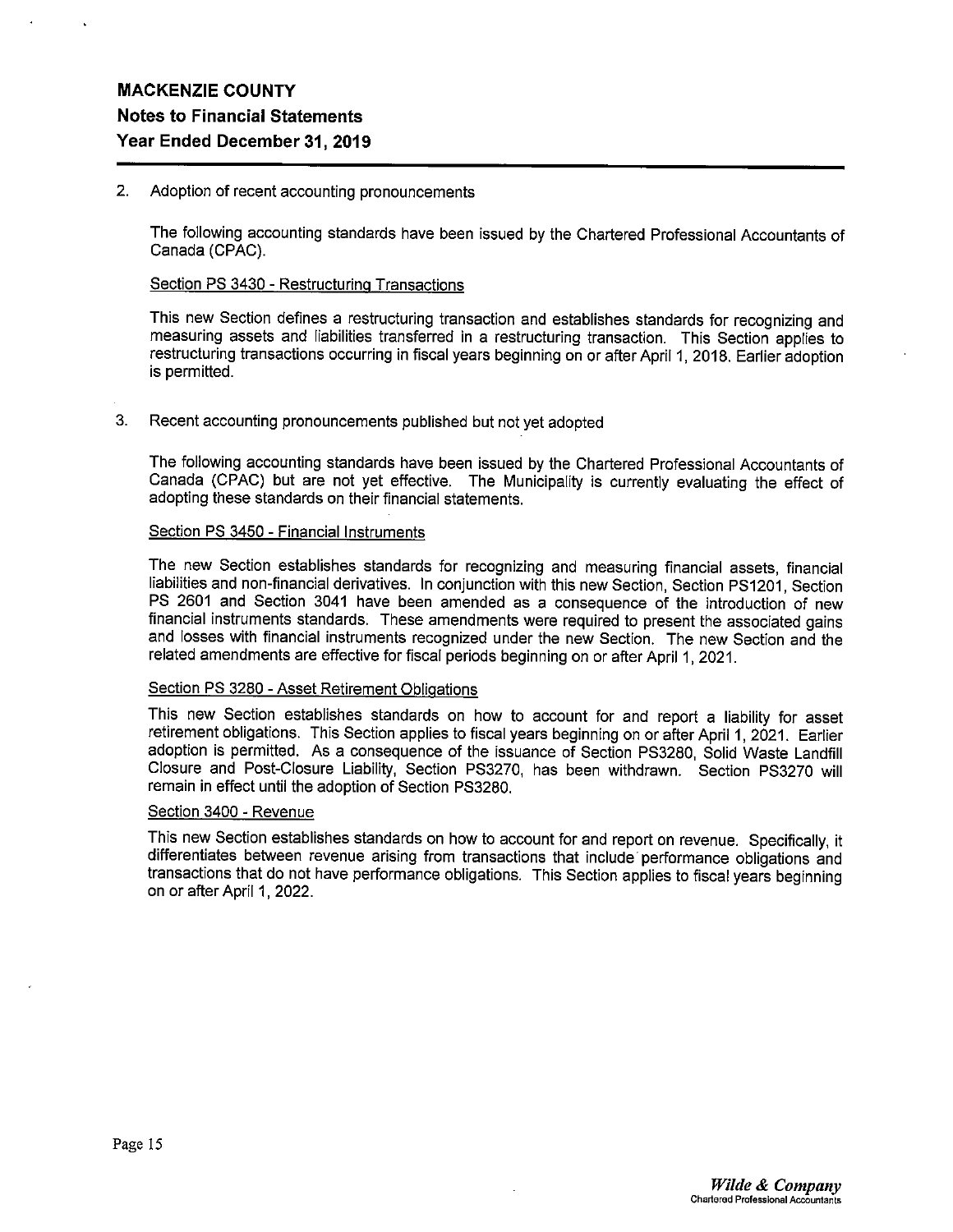$\cdot$ 

| 4. | Cash and temporary investments |                        |    | 2018                   |  |  |
|----|--------------------------------|------------------------|----|------------------------|--|--|
|    |                                | 2019                   |    |                        |  |  |
|    | Cash<br>Temporary investments  | 3,651,041<br>7,365,136 | S. | 2,692,996<br>7,174,934 |  |  |
|    |                                | \$11,016,177           | \$ | 9,867,930              |  |  |

Temporary investments are short term deposits with original maturities of three months or less.

Included in cash and temporary investments is a restricted amount of \$2,510,870 (2018 - \$986,291) comprised of deferred revenue not expended (Note 8).

#### 5. Taxes receivable

|                                       | 2019          | 2018       |
|---------------------------------------|---------------|------------|
| Taxes receivable - current            | 3,195,579     | 1,908,161  |
| Taxes receivable - arrears            | 2,033,622     | 960,968    |
|                                       | 5,229,201     | 2,869,129  |
| Less: allowance for doubtful accounts | (4, 545, 958) | (647, 179) |
|                                       | 683,243       | 2,221,950  |

Allowance for doubtful accounts is determined by management through identification of specific accounts.

Property tax bad debt expense is included in the administration expense category on the consolidated statement of operations. In 2019, this amount is \$4,092,837 (2018- \$725,595).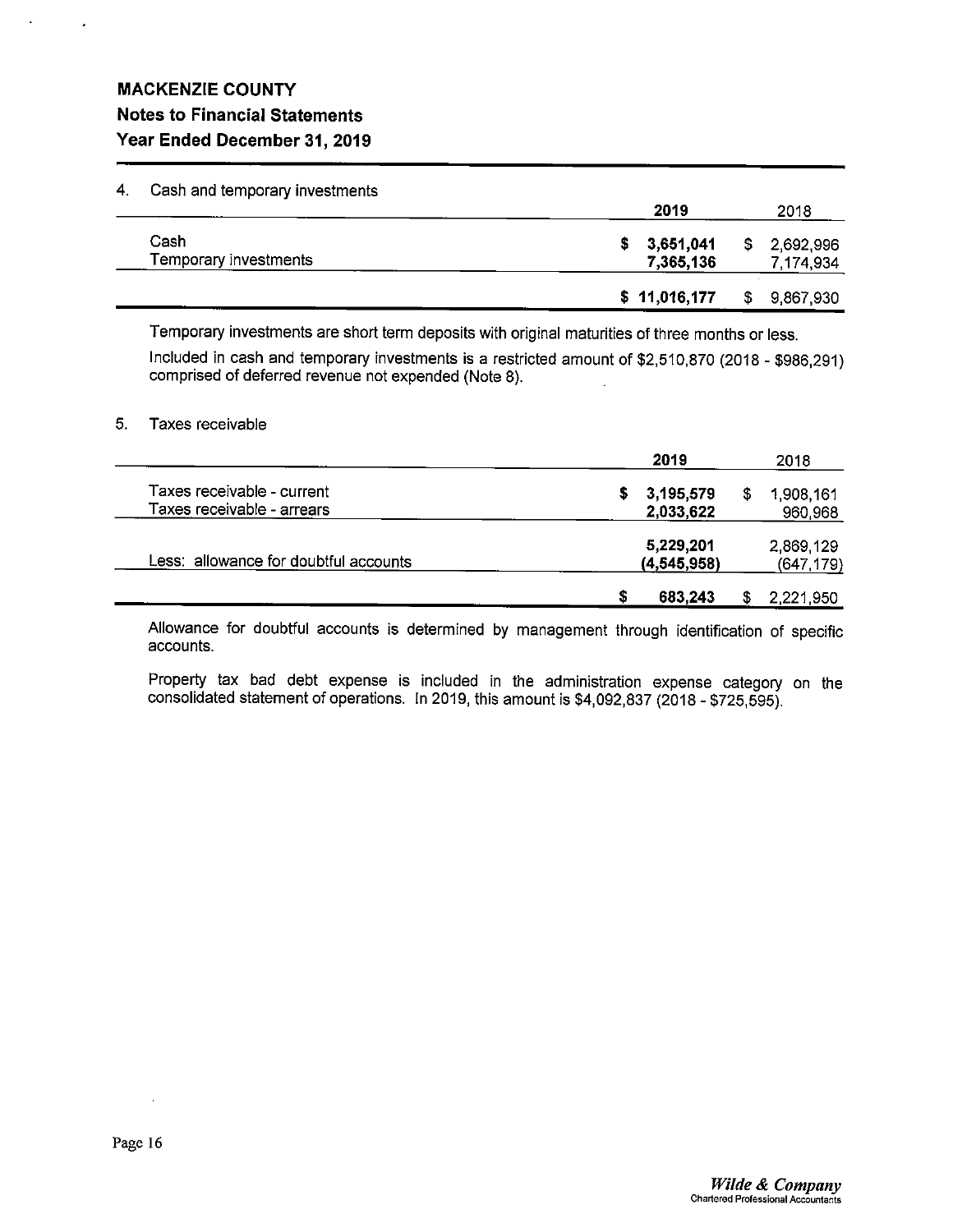### MACKENZIE COUNTY

## Notes to Financial Statements Year Ended December 31, 2019

#### 6. Investments

|                                                                                         | 2019                              | 2018                                   |
|-----------------------------------------------------------------------------------------|-----------------------------------|----------------------------------------|
| Short term deposits<br>Long term deposits<br>Government and government guaranteed bonds | 4,139,894<br>5,506,085<br>878,305 | \$10,767,880<br>5,007,310<br>2,171,712 |
|                                                                                         | \$10,524,284                      | \$17,946,902                           |

Short term deposits have effective interest rates of 2.40% to 3.22% (2018 - 2.00% to 2.65%) with maturity dates in 2020. Market value of the short term notes and deposits is \$4,180,650 (2018 - \$10,845,130).

Long term deposits have effective interest rates of 1.5% to 3.30% (2018 - 2.11% to 3.27%) with maturity dates from January 2021 to February 2028. Market value of the long term investments is \$5,565,922 (2018- \$5,005,808).

Government and government guaranteed bonds have effective interest rates of 2.45% to 3.00% (2018 - 2.45% to 4.00%) with maturity dates from September 2023 to June 2027. Market value of the bonds is \$907,909 (2018 -\$2,171,712).

Council has designated funds of \$10,524,284 (2018 - \$15,370,219) included in the above amounts for capital projects, vehicle and equipment replacement and infrastructure upgrades.

7. Accounts payables and accrued liabilities

|                                               | 2019      | 2018      |
|-----------------------------------------------|-----------|-----------|
| Trade payables and accruals                   | 1,852,061 | 2,106,021 |
| Holdback payables                             | 144,983   | 1,062,235 |
| Gravel pit reclamation liability              | 1,804,676 | 1,788,579 |
| Employee payable (wages and accrued overtime) | 501,556   | 507,372   |
| Long term debt interest payable               | 41,526    | 31,420    |
|                                               | 4,344,802 | 5,495,627 |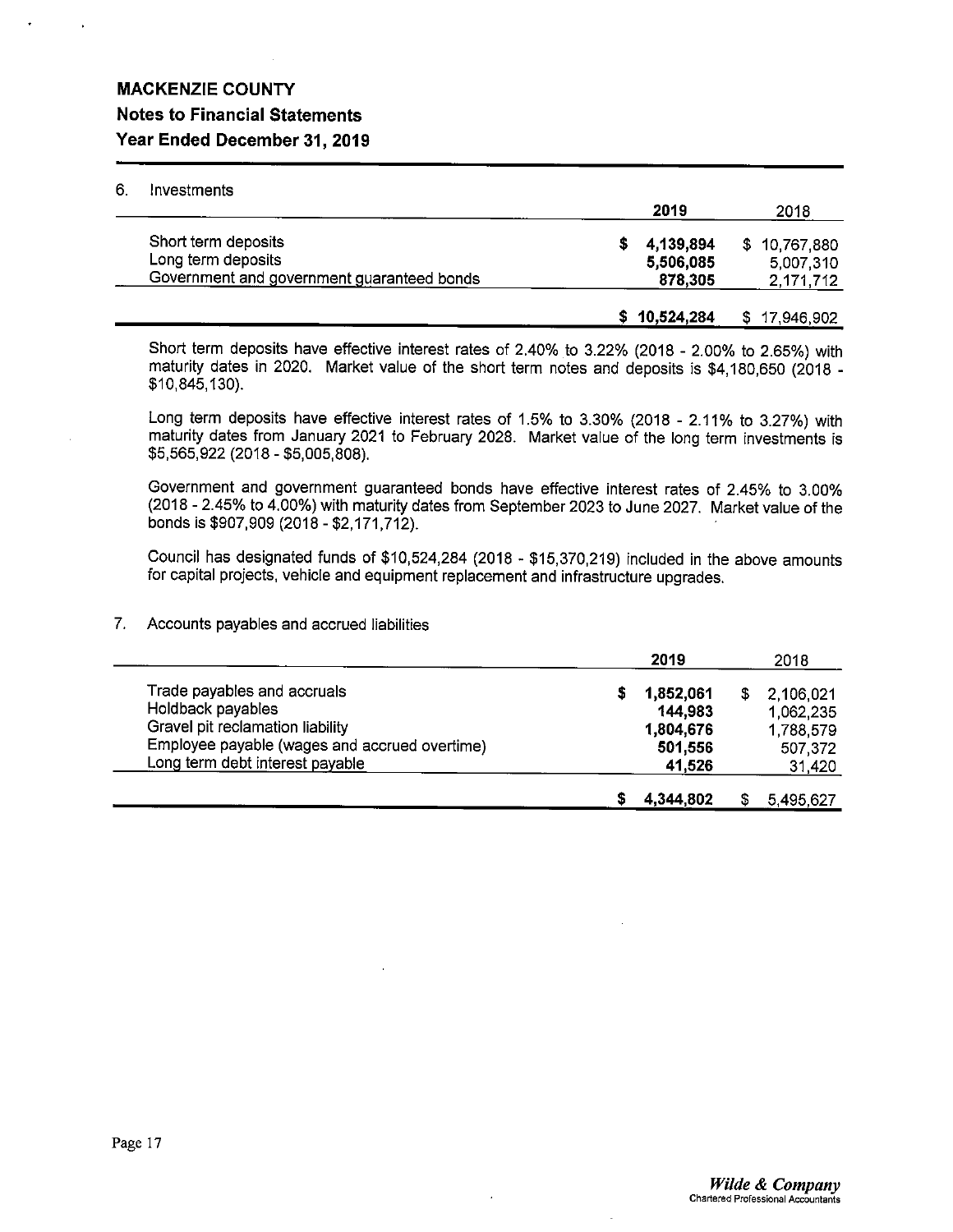### 8. Deferred revenue

|                                                                                                           | 2019      | 2018    |
|-----------------------------------------------------------------------------------------------------------|-----------|---------|
| Municipal Sustainability Initiative (MSI) capital<br>Alberta Community Partnership (ACP) - Intermunicipal | 2,388,539 | 816,438 |
| Collaboration                                                                                             | 103.921   | 108,035 |
| Natural Disaster Mitigation Program                                                                       | 18,410    | 27,064  |
| Strategic Transportation Infrastructure Program (STIP)                                                    |           | 19,976  |
| Municipal Internship Program                                                                              |           | 14,778  |
|                                                                                                           | 2.510.870 | 986.291 |

The use of these funds are restricted to eligible projects as approved under the agreements. Unexpended funds are supported by cash and temporary investments (Note 4).

#### 9. Long-term debt

|                          | 2019         | 2018         |
|--------------------------|--------------|--------------|
| Tax supported debentures | \$14,520,156 | \$12,621,962 |

Principal and interest repayments are as follows:

|            | Principal       | Interest        |   | Total        |
|------------|-----------------|-----------------|---|--------------|
| 2020       | \$<br>1,538,281 | \$<br>432.994   | S | 1,971,275    |
| 2021       | 1,361,746       | 389,989         |   | 1,751,735    |
| 2022       | 1 141,345       | 354.942         |   | 1,496,287    |
| 2023       | 965,591         | 324 432         |   | 1,290,023    |
| 2024       | 994,733         | 295,290         |   | 1,290,023    |
| Thereafter | 8.518,460       | 1,253,221       |   | 9,771,681    |
|            | \$14,520,156    | \$<br>3,050,868 |   | \$17,571,024 |

Debenture debt is repayable to the Alberta Capital Finance Authority and bears interest at rates ranging from 1.47% to 4.50% per annum and matures in periods 2020 through 2033. The average annual interest rate is 3.06% for 2019 (3.36% for 2018).

 $\mathbb{R}^2$ 

Debenture debt is issued on the credit and security of the Municipality at large.

Interest on long-term debt amounted to \$421,139 (2018- \$471,784).

The Municipality's total cash payments for interest in 2019 were \$411,033 (2018- \$471,784).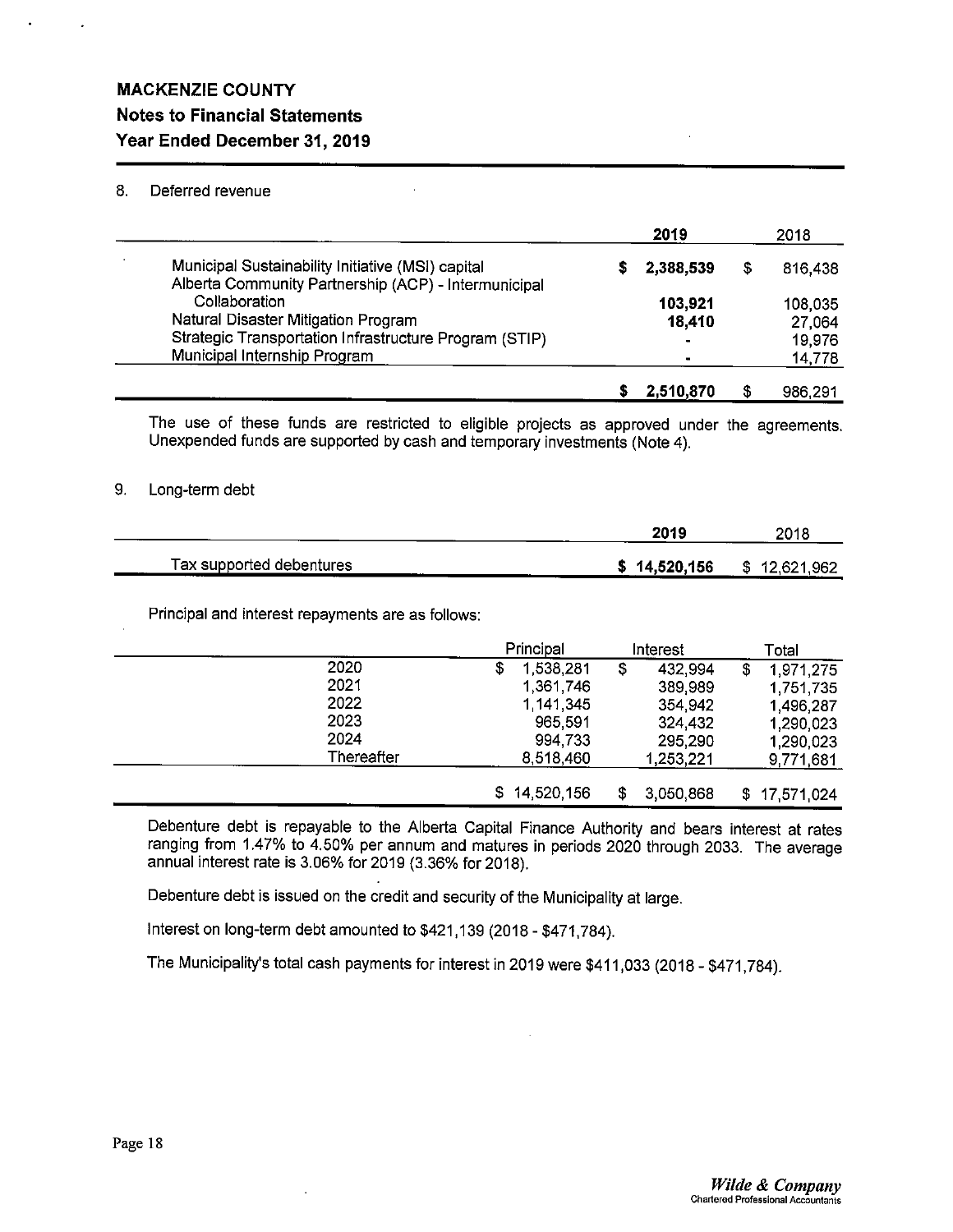#### 10. Debt limits

Section 276(2) of the Municipal Government Act requires that debt and debt limits as defined by Alberta Regulation 255/2000 for the Municipality be disclosed as follows:

|                                        | 2019                           | 2018                           |
|----------------------------------------|--------------------------------|--------------------------------|
| Total debt limit<br>Total debt         | \$52,840,566<br>(14, 520, 156) | \$51,546,116<br>(12,621,962)   |
| Amount of debt limit unused            | \$38,320,410                   | \$38,924,154                   |
| Debt servicing limit<br>Debt servicing | 8,806,761<br>s<br>(1,971,275)  | 8,591,019<br>\$<br>(2,043,512) |
| Amount of debt servicing limit unused  | 6,835,486<br>s.                | 6.547.507<br>S.                |

The debt limit is calculated at 1.5 times revenue of the Municipality (as defined in Alberta Regulation 255/2000) and the debt service limit is calculated at 0.25 times such revenue. Incurring debt beyond these limitations requires approval by the Minister of Municipal Affairs. These thresholds are guidelines used by Alberta Municipal Affairs to identify municipalities that could be at financial risk if further debt is acquired. The calculation taken alone does not represent the financial stability of the Municipality. Rather, the financial statements must be interpreted as a whole.

#### 11. Inventory for consumption

|                              | 2019                   |   | 2018                 |
|------------------------------|------------------------|---|----------------------|
| Parts and supplies<br>Gravel | 1,017,334<br>1,876,280 | S | 859,158<br>2,387,102 |
|                              | 2,893,614              |   | 3,246,260            |

#### 12. Equity in tangible capital assets

|                                                                                                                      | 2019                                       | 2018                                       |
|----------------------------------------------------------------------------------------------------------------------|--------------------------------------------|--------------------------------------------|
| Tangible capital assets (Schedule 2)<br>Less: Accumulated amortization (Schedule 2)<br>Less: Long-term debt (Note 9) | \$425,585,700<br>232,163,247<br>14,520,156 | \$416,423,710<br>222,739,947<br>12,621,962 |
|                                                                                                                      | \$178,902,297                              | \$181,061,801                              |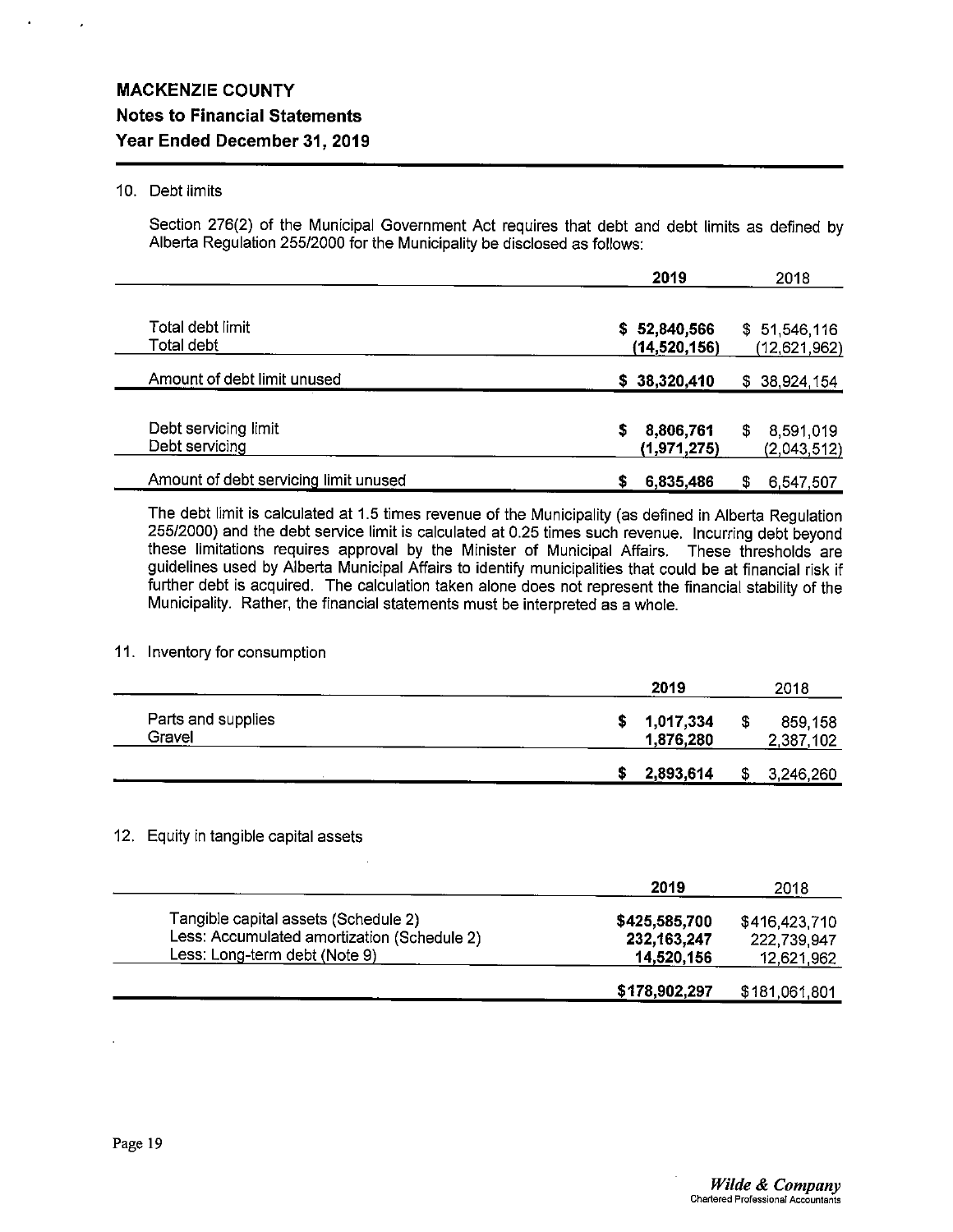#### 13. Transfers to other governments

|                                            | 2019               | 2018               |
|--------------------------------------------|--------------------|--------------------|
| Town of High Level<br>Town of Rainbow Lake | 589,366<br>796,400 | 972,928<br>796,400 |
|                                            | 1,385,766          | 1,769,328          |

These payments are related to service sharing agreements held with the Town of High Level and the Town of Rainbow Lake.

#### 14. Accumulated surplus

Accumulated surplus consists of restricted and unrestricted amounts and equity in tangible capital assets as follows:

|                                             | 2019          | 2018          |
|---------------------------------------------|---------------|---------------|
| Equity in tangible capital assets (Note 12) | \$178,902,297 | \$181,061,801 |
| Operating reserves (Schedule 1)             | 10,683,441    | 9,449,539     |
| Capital reserves (Schedule 1)               | 12,931,457    | 15,370,219    |
| Unrestricted surplus (Schedule 1)           | 5,056,920     | 4,796,617     |
|                                             | \$207,574,115 | \$210,678,176 |

#### 15. Chuckegg wildfire disaster

The Municipality incurred approximately \$10 million in expenditures relating to the Chuckegg wildfires. Disaster recovery program submissions have been completed and are awaiting government review for funding. Advances of \$6,497,495 have been confirmed by September 22, 2020 and recognized as revenue in 2019. The remaining expenses have not been confirmed by disaster recovery programs, as such, collection of the funds is undeterminable and therefore not included in 2019 revenue. The following is a summary of items included in the 2019 financial statements:

|                                                                                              | 2019                     |
|----------------------------------------------------------------------------------------------|--------------------------|
| Disaster recovery program assistance<br>Chuckegg wildfire disaster expenses incurred in 2019 | 6,497,495<br>(9,464,347) |
| Loss from Chuckegg wildfire disaster                                                         | (2,966,852)              |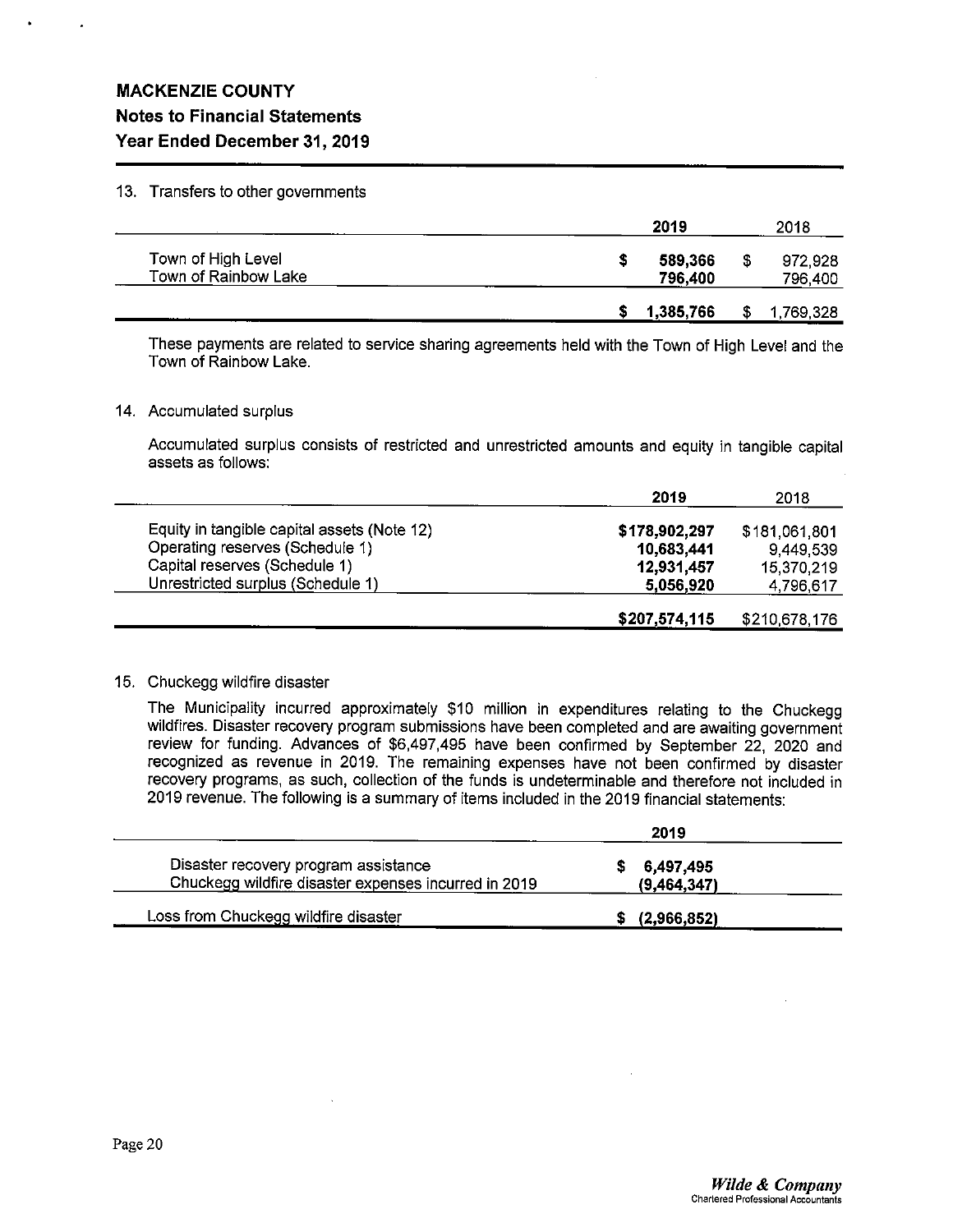#### 16. Salary and benefits disclosure

Disclosure of salaries and benefits for municipal officials, the Chief Administrative Officer and designated officers as required by Alberta Regulation 313/2000 is as follows:

|                                     |               |            |                |    | 2019    |    | 2018    |
|-------------------------------------|---------------|------------|----------------|----|---------|----|---------|
|                                     |               | Benefits & |                |    |         |    |         |
|                                     | Salary<br>(1) |            | allowances (2) |    |         |    | Total   |
| Josh Knelsen - Reeve                | \$<br>82,520  | S          | 219            | \$ | 82,739  | \$ | 52,406  |
| Peter Braun                         | 49,820        |            | 4,730          |    | 54,550  |    | 65,099  |
| Lisa Wardley                        | 61,720        |            | 4,121          |    | 65,841  |    | 66,007  |
| <b>Walter Sarapuk</b>               | 35,600        |            | 2,239          |    | 37,839  |    | 32.459  |
| Jacquie Bateman                     | 34,580        |            | 219            |    | 34,799  |    | 39,919  |
| Eric Jorgensen                      | 48,758        |            | 219            |    | 48,977  |    | 39,119  |
| Cameron Cardinal                    | 46,420        |            | 4,560          |    | 50,980  |    | 48,526  |
| David Driedger                      | 41,540        |            | 4,316          |    | 45,856  |    | 41.273  |
| <b>Anthony Peters</b>               | 37,380        |            | 2,239          |    | 39,619  |    | 32,971  |
| <b>Ernest Peters</b>                | 36,940        |            | 4,086          |    | 41,026  |    | 44,068  |
| <b>Chief Administrative Officer</b> | 248,219       |            | 31,380         |    | 279,599 |    | 269,547 |
| Designated Officer - 1              | 2,638         |            | 517            |    | 3,155   |    | 3.538   |
|                                     | \$<br>726,135 | S          | 58,845         | S  | 784,980 | \$ | 734.932 |

1. Salary includes regular base pay, bonuses, overtime, lump sum payments, gross honoraria and any other direct cash remuneration.

2. Employer's share of all employee benefits and contributions or payments made on behalf of employees including pension, health care, dental coverage, vision coverage, group life insurance, accidental disability and dismemberment insurance, long and short term disability plans.

#### 17. Local Authorities Pension Plan

Employees of the Municipality participate in the Local Authorities Pension Plan (LAPP), which is one of the plans covered by the Public Sector Pension Plans Act. The LAPP is financed by employer and employee contributions and by investment earnings of the LAPP Fund.

Contributions for current service are recorded as expenditures in the year in which they become due.

The Municipality is required to make current service contributions to the LAPP of 9.39% of pensionable earnings up to the year's maximum pensionable earnings under the Canada Pension Plan and 13.84% on pensionable earnings above this amount.

Total current service contributions by the Municipality to the LAPP in 2019 were \$572,358 (2018 - \$650,292). Total current service contributions by the employees of the Municipality to the Local Authorities Pension Plan in 2019 were \$518,977 (2018 - \$594,866).

At December 31, 2019, the LAPP disclosed an actuarial surplus of \$7.913 billion.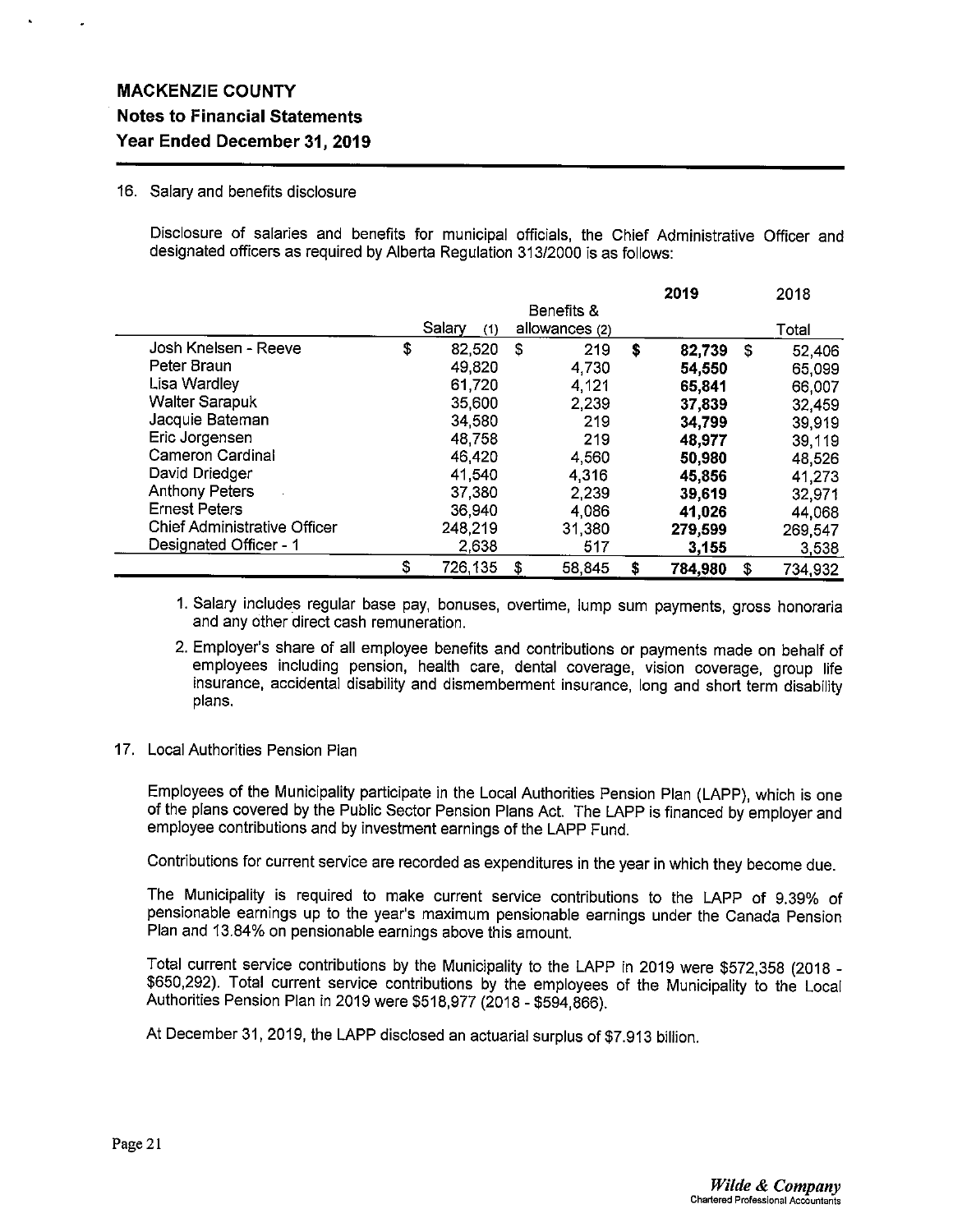#### 18. Segmented disclosure

The Municipality provides a range of services to its ratepayers. For each reported segment, revenues and expenses represent both amounts that are directly attributable to the segment and amounts that are allocated on a reasonable basis. The accounting policies used in these segments are consistent with those followed in the preparation of the financial statements as disclosed in Note 1.

Refer to the Schedule of Segmented Disclosure (Schedule 6).

#### 19. Financial instruments

The Municipality's financial instruments consist of cash and temporary investments, accounts receivable, accounts payable and accrued liabilities, deposit liabilities, and long term debt. It is management's opinion that the Municipality is not exposed to significant interest or currency risk arising from these financial instruments.

The Municipality is subject to credit risk with respect to taxes and grants in place of taxes receivable and trade and other receivables. Credit risk arises from the possibility that taxpayers and entities to which the Municipality provides services may experience financial difficulty and be unable to fulfill their obligations. The large number and diversity of taxpayers and customers minimizes the credit risk.

Unless otherwise noted, the carrying value of the financial instrument approximates fair value.

#### 20. Subsequent events

#### COVID -19

In March 2020, the World Health Organization declared a global pandemic due to the novel coronavirus (COVID-19). The situation is constantly evolving, and the measures put in place are having multiple impacts on local, provincial, national and global economies.

As at September 22, 2020, the Municipality is aware of changes in its operations as a result of the COVID-19 crisis, including temporary closure to the public of certain municipal facilities and layoffs of staff.

Management is uncertain of the effects of these changes on its financial statements and believes that any disturbance may be temporary; however, there is uncertainty about the length and potential impact of the disturbance.

As a result, we are unable to estimate the potential impact on the Municipality's operations as at the date of these financial statements.

#### Ice jam flooding

In spring 2020, the Municipality suffered severe ice jamming and flooding throughout the region. The Municipality has incurred approximately \$3.5 million in disaster expenditures as of September 22, 2020 relating to the ice jamming and flooding. Funds from insurance of approximately \$190,000 is anticipated but not received. The remaining expenses will be submitted to disaster recovery programs with advances totaling \$5,000,000 received prior to September 22, 2020.